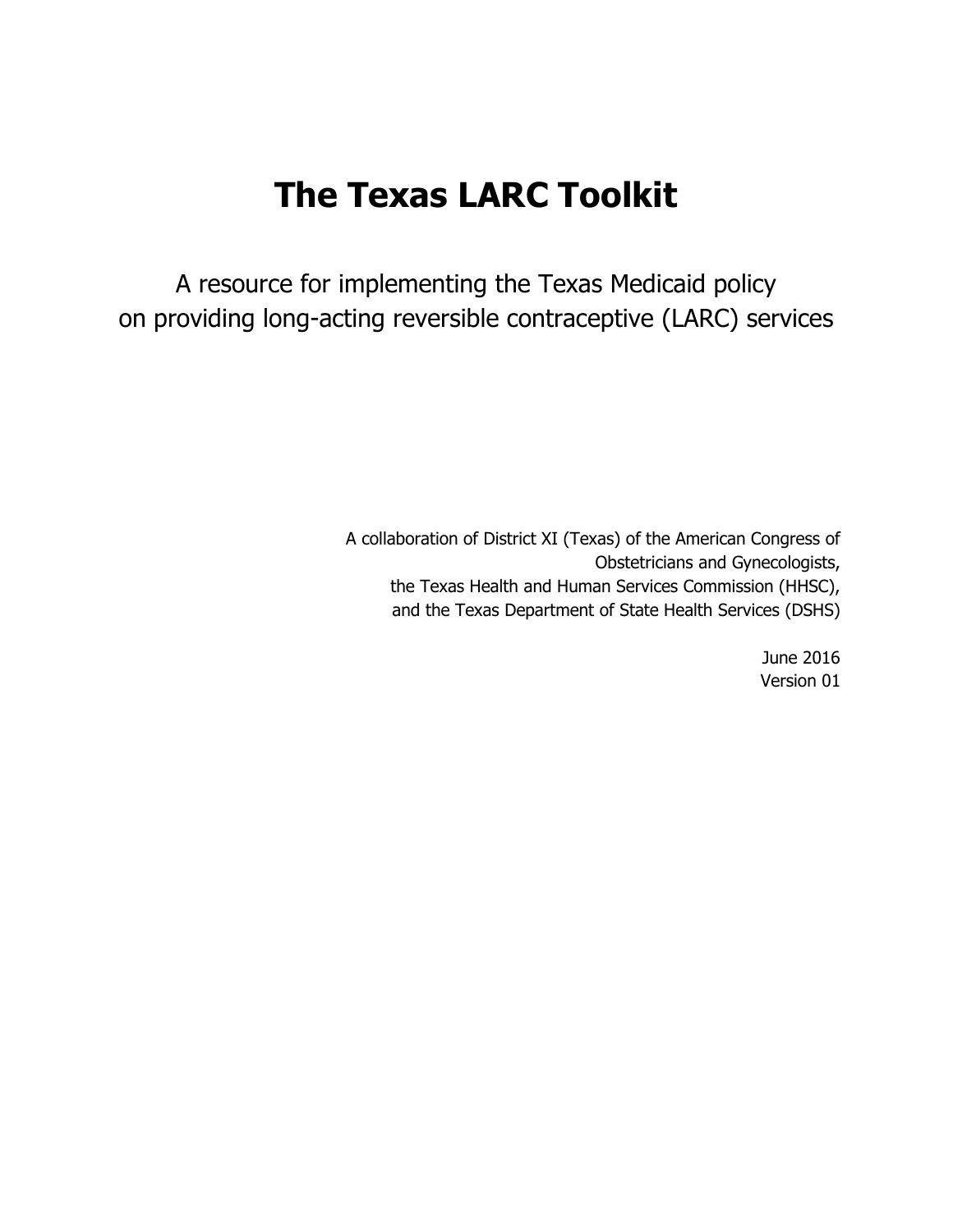## Table of Contents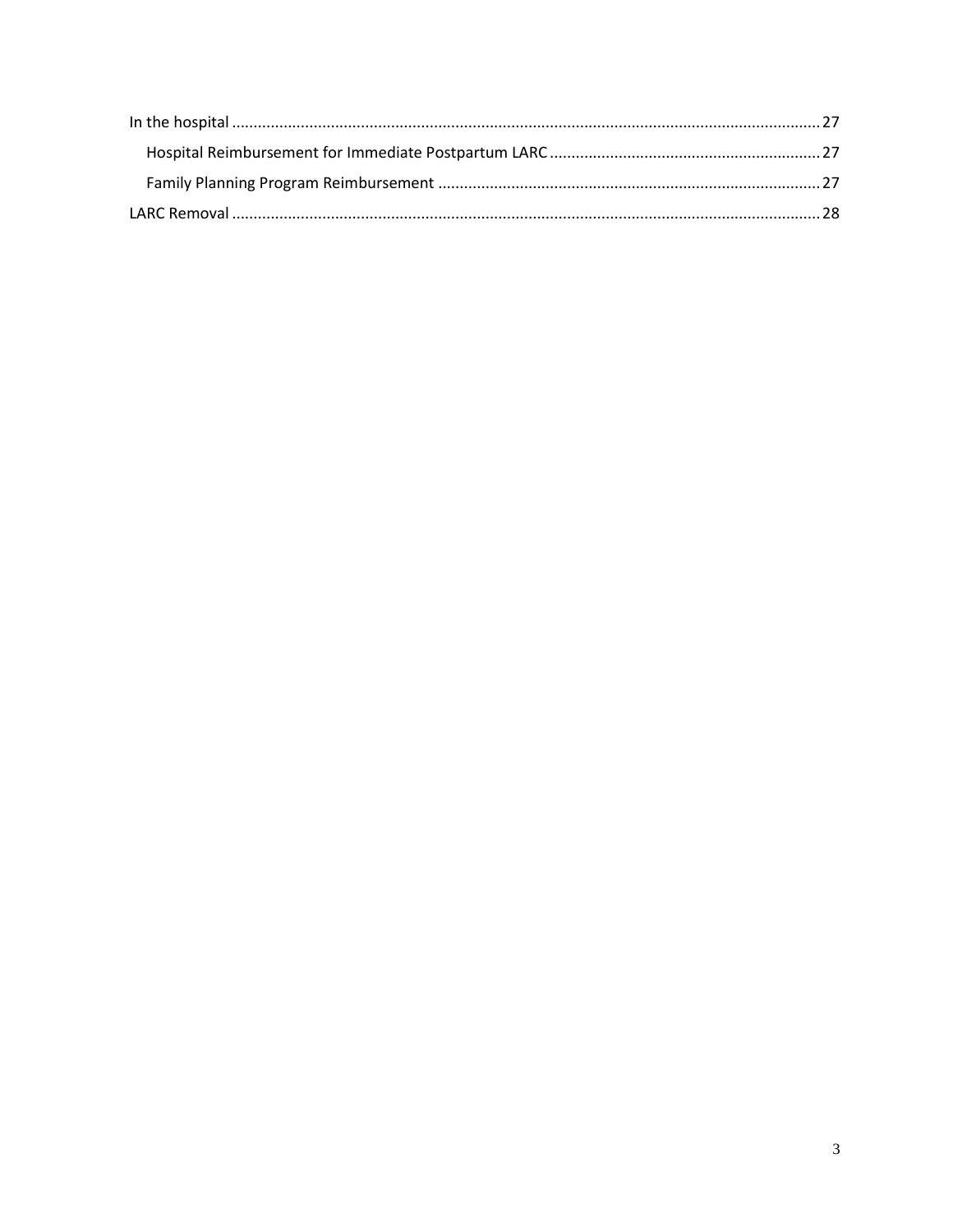## <span id="page-3-0"></span>Introduction

Since 2013, the Texas Health and Human Services Commission (HHSC) and the Texas Department of State Health Services (DSHS) have worked collaboratively to improve birth outcomes. This coordinated effort builds on previous efforts, including Healthy Texas Babies and the Maternal Mortality and Morbidity Task Force. One component of this effort is aimed at providing opportunities to reduce unintended pregnancies and allow Texans to determine for themselves the best way and time to grow their families.

Long-Acting Reversible Contraceptive (LARC) devices (ie, the intrauterine device [IUD] and subdermal contraceptive device) offer a reversible method of contraception with very high real-world effectiveness, ease of use, and high rates of user satisfaction and method continuation. Texas has made improving access to LARCs a priority. This toolkit is aimed at helping providers to increase the availability of LARCs to all Texas women.

The Texas LARC Toolkit offers suggestions and resources to support implementation of a policy to make LARCs available to women throughout the reproductive life cycle, including prior to the first pregnancy, during the postpartum period (both during the hospital stay and at the postpartum visit), and whenever family planning services are received.

Successful implementation of a LARC program requires planning and coordination by all individuals and service groups who will play a role in the program. Development of a LARC program requires all of the following at a minimum:

- Patient counseling and education
- Planning for program initiation
- Logistical planning
- Training of clinical and support staff
- Patient protocols and procedural aspects
- Billing and reimbursement

For specific information on Medicaid eligibility and billing, go to the Texas Medicaid website at [www.hhsc.state.tx.us/medicaid/](http://www.hhsc.state.tx.us/medicaid/) or the Healthy Texas Women website [www.healthytexaswomen.org](http://www.healthytexaswomen.org/) or call 512- 776-7111.

The authors wish to thank District XI (Texas) of the American Congress of Obstetricians and Gynecologists, Texas HHSC Medicaid, HHSC Women's Health Services, and Texas DSHS Family and Community Health Services for their support and contribution to this effort.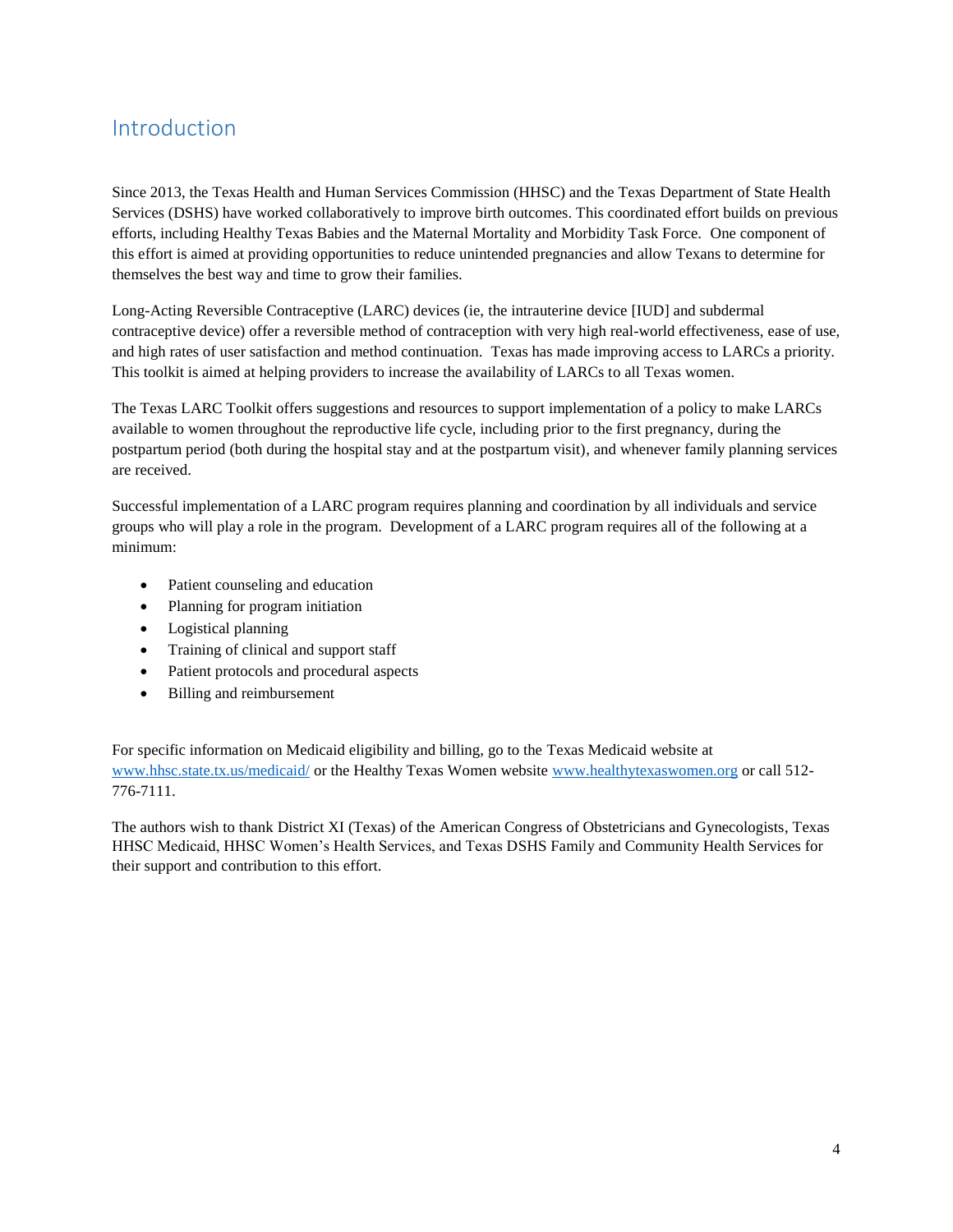## <span id="page-4-0"></span>Patient Counseling and Education

### **General considerations:**

Prior to initiating any contraceptive method, patients should receive patient-centered education in their preferred language, and using terms and phrasing they understand and are comfortable with, in order to make informed decisions about family planning. Each patient should receive method-specific counseling on all methods suitable for that patient, as well as information on preventing sexually transmitted diseases/infections (STD/STIs) and HIV. Patients should be counseled on the relative real-world effectiveness of methods, the risks and side effects of different methods, how to manage side effects, and how to recognize and address possible complications. They should demonstrate understanding of the information received and satisfaction that all of their questions have been completely answered.

## <span id="page-4-1"></span>Timing of patient counseling:

Whenever counseling is given, patients should be informed of their opportunity to change their decision at any time prior to insertion of a contraceptive device without fear or possibility of reprisal.

**Patient counseling during/before insertion in hospital** – For immediate postpartum LARC insertion prior to hospital discharge, patient education should ideally begin in the prenatal clinic. If this is not possible, patient counseling should be done soon after admission to the hospital for delivery. This will allow the patient to receive counseling in an unhurried fashion, ensuring that she has an opportunity to fully understand all her contraceptive options and to make a fully informed decision.

**Patient counseling for insertion in outpatient clinic** – Patients should receive counseling prior to insertion of the contraceptive device, which can occur on the day of insertion or earlier.

## <span id="page-4-2"></span>Counseling topics:

l

<span id="page-4-3"></span>Relative method effectiveness (range of effectiveness [actual effectiveness depends on correctness and consistency of use] $)^{1}$ :

- Extremely effective (~99%):
	- o Total sexual abstinence
	- o Lactational amenorrhea (< 6 months postpartum, amenorrheic, and providing 85-100% of infant feedings as breast feedings)
	- o Contraceptive implant
	- o Intrauterine device
	- o Male or female sterilization

<sup>&</sup>lt;sup>1</sup> Centers for Disease Control and Prevention. Selected practice recommendations for contraceptive use 2013. MMWR 62(No.RR-5). Available at [http://www.cdc.gov/mmwr/preview/mmwrhtml/rr6205a1.htm?s\\_cid=rr6205a1\\_w](http://www.cdc.gov/mmwr/preview/mmwrhtml/rr6205a1.htm?s_cid=rr6205a1_w) (web) <http://www.cdc.gov/mmwr/pdf/rr/rr6205.pdf> (PDF)

Association of Reproductive Health Professionals. Method Match. Online decision support tool to help patients compare and select from different methods of contraception; includes information on relative effectiveness of methods. Available a[t http://www.arhp.org/methodmatch/](http://www.arhp.org/methodmatch/)

American Congress of Obstetricians and Gynecologists. Long-acting reversible contraception program web page. Provides information, clinical guidance, and educational materials on Long-acting reversible contraceptives [LARCs]. Available at [https://www.acog.org/About\\_ACOG/ACOG\\_Departments/Long\\_Acting\\_Reversible\\_Contraception](https://www.acog.org/About_ACOG/ACOG_Departments/Long_Acting_Reversible_Contraception)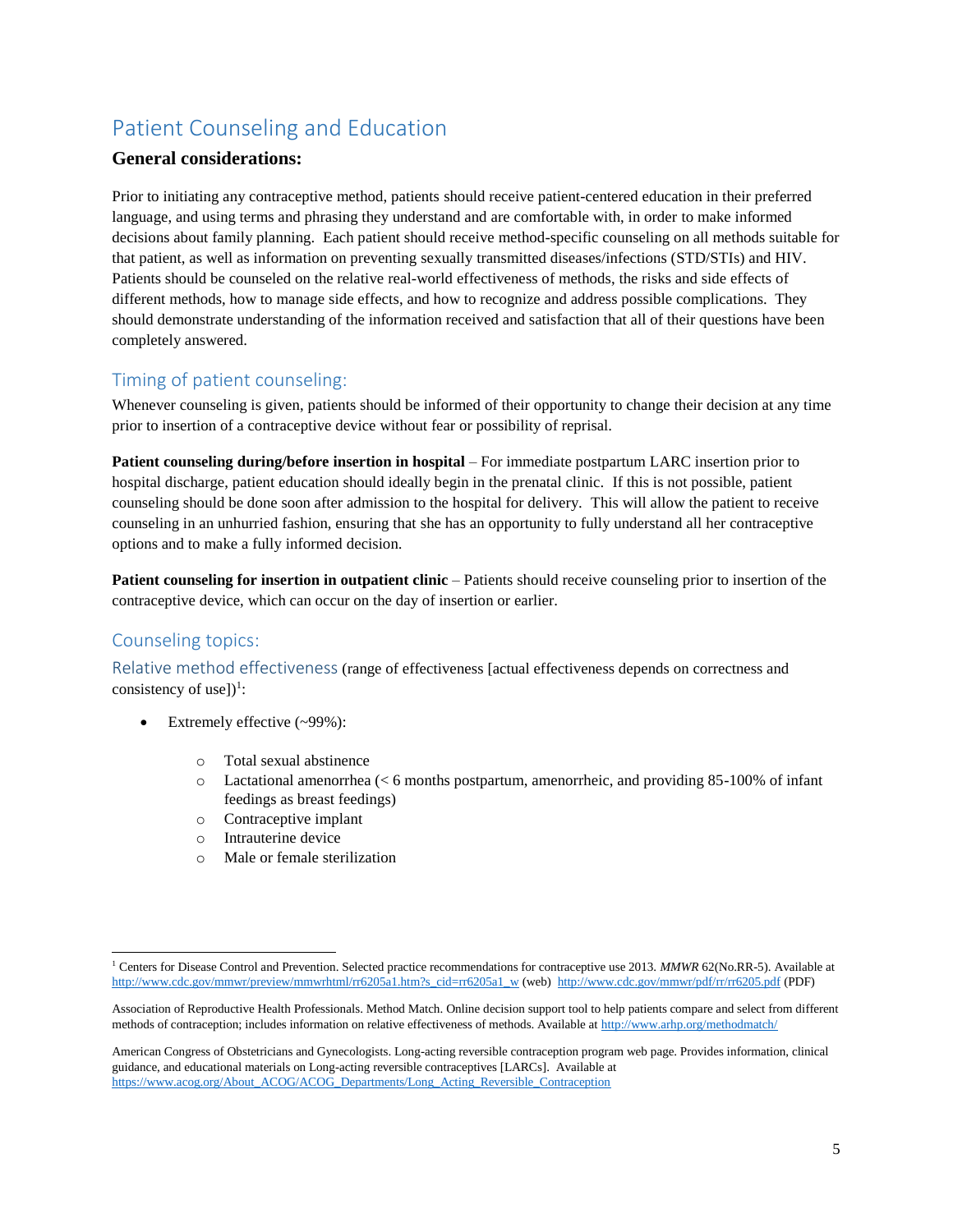- Very effective (~91-99%):
	- o Hormonal contraceptive pills
	- o Hormonal contraceptive patch
	- o Progestin injection (i.e., Depo-Provera)
	- o Vaginal ring
- Effective (~80-99%)
	- o Diaphragm
	- o Female condom
	- o Male condom
	- o Withdrawal ("pulling out")
- Moderately effective (see individual method effectiveness below if listed)
	- o Cervical cap
	- o Fertility awareness ("rhythm") (~76-99%)
	- $\degree$  Spermicide (~72-82%)
	- o Sponge

### <span id="page-5-0"></span>General patient counseling topics about LARCs:

- LARCs (the intrauterine device [IUD] and contraceptive implant) are highly effective for preventing pregnancy, are easy to use, and last for several years. Depending on the type, they last from 3 to 10 years.
- LARCs offer reversible contraception, and can be removed at any time.
- LARCs are the most effective reversible method of contraception available. Fewer than 1 in 100 women will become pregnant while using a LARC.
- LARCs do not protect against sexually transmitted infections (STI) or HIV infection. Persons at increased risk of STI or HIV infection should also use condoms with intercourse to reduce this risk.

### <span id="page-5-1"></span>IUD-specific counseling:

- The IUD is a small device that is inserted into the uterus and remains there until it is removed.
- There are 2 types of IUDs:
	- o The hormonal IUD releases a hormone called progestin.
	- o The copper IUD does not contain any hormones.
- How IUDs prevent pregnancy
	- o All IUDs work by preventing fertilization.
	- o The hormonal IUD thickens the cervical mucous to prevent sperm from reaching the egg, and thins the uterine lining to prevent a fertilized egg from implanting in the wall of the uterus.
- IUD insertion procedure:
	- o A pelvic examination is performed by the health care provider.
	- o With the speculum in the vagina, the IUD is introduced into the uterus with a slender tube.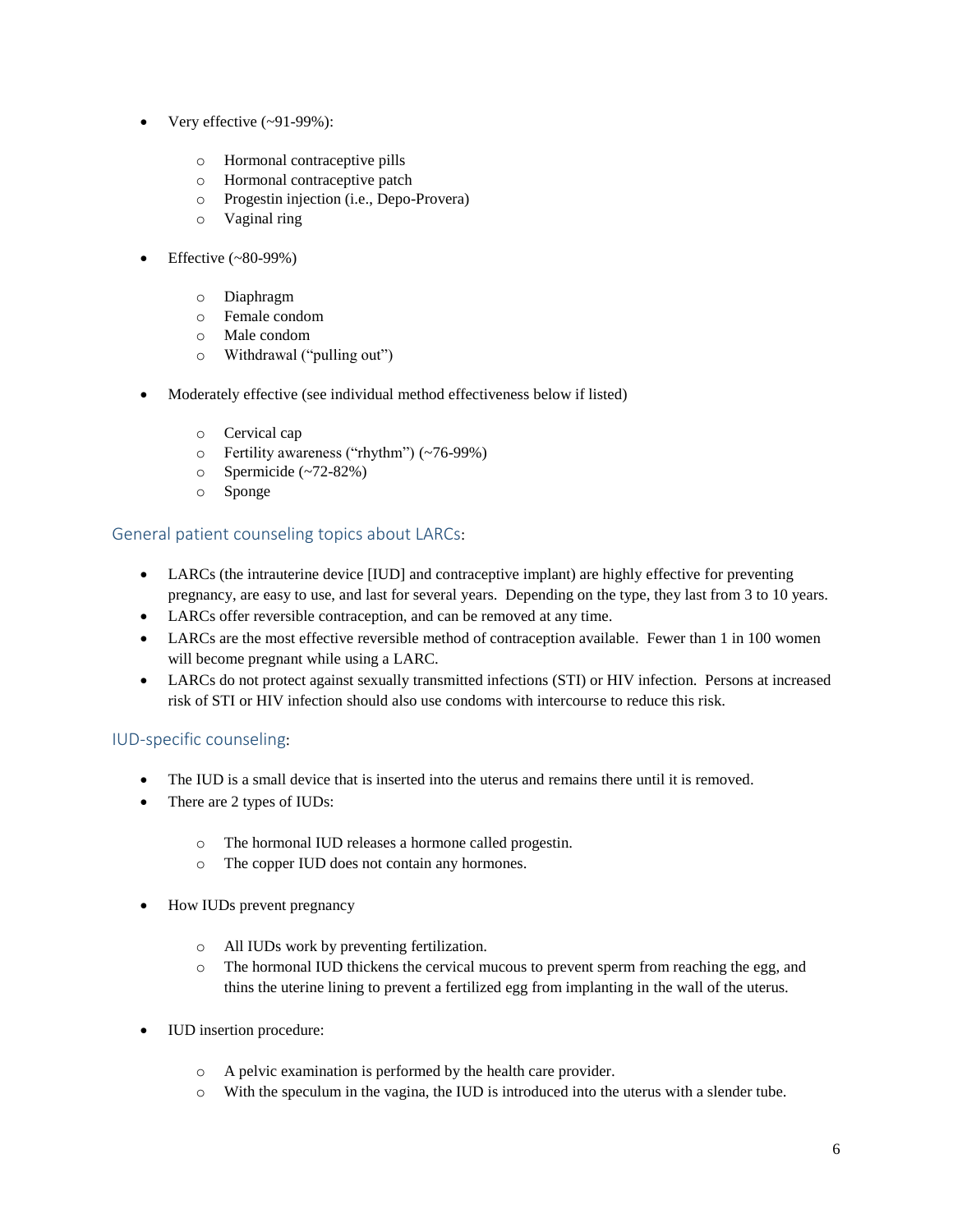- o The tube is removed and the IUD remains inside the uterus.
- o Insertion may cause some discomfort; taking over the counter pain medicine before the procedure may help.
- $\circ$  A fine string protrudes from the cervix into the vagina while the IUD is in place. The string does not extend outside the vagina and should not cause any discomfort.
- $\circ$  If the patient wishes to confirm that the IUD is in place, she can feel for the string, but this is not required.
- Benefits of the IUD:
	- o Most women are able to use them, including women of any age and parity, including nulliparous women.
	- o Once it is placed, nothing else needs to be done to prevent pregnancy.
	- o It can be removed at any time.
	- o It can be inserted immediately after a pregnancy, or while breastfeeding.
	- o No one else is aware it is there.
	- o It does not interfere with sex and will not come out with sex or tampon use.
	- o The hormonal IUD may decrease heavy periods and pain with periods.
- Risks of the IUD:
	- o The IUD may come out by itself (be expelled spontaneously). This occurs in about 10-25% of women who have it inserted immediately after childbirth and in about 5% of women who have it inserted at another time.
	- o Rarely, the IUD can perforate the uterine wall during insertion. This occurs about 1 time in 1,000 insertions.
	- o There is a slight increase in the risk of pelvic inflammatory disease (PID) in the first 20 days after insertion, occurring in  $\lt 1\%$  of women. PID can cause scarring of the reproductive organs and infertility.
	- o Rarely, pregnancy can occur while an IUD is in place. If this happens, there is a higher chance of an ectopic pregnancy.
- Side effects of the IUD:
	- o Women using the copper IUD may experience increased cramping and bleeding with periods, and bleeding between periods, both of which are more common in the first few months and usually decrease after the first year.
	- $\circ$  Women using the hormonal IUD may have spotting and irregular periods during the first 3 to 6 months, but periods will usually become shorter and lighter after longer use, and menstrual pain will usually decrease.
	- o The hormonal IUD may cause some side effects due to the hormone, including breast tenderness, headaches, depression, and nausea.
- Dispel myths associated with the IUD:
	- o Although the IUD does not increase the risk of infection or pelvic inflammatory disease after the first month, it does not protect against STI/STDs. All patients should be advised to use condoms to reduce the risk of STI/STDs.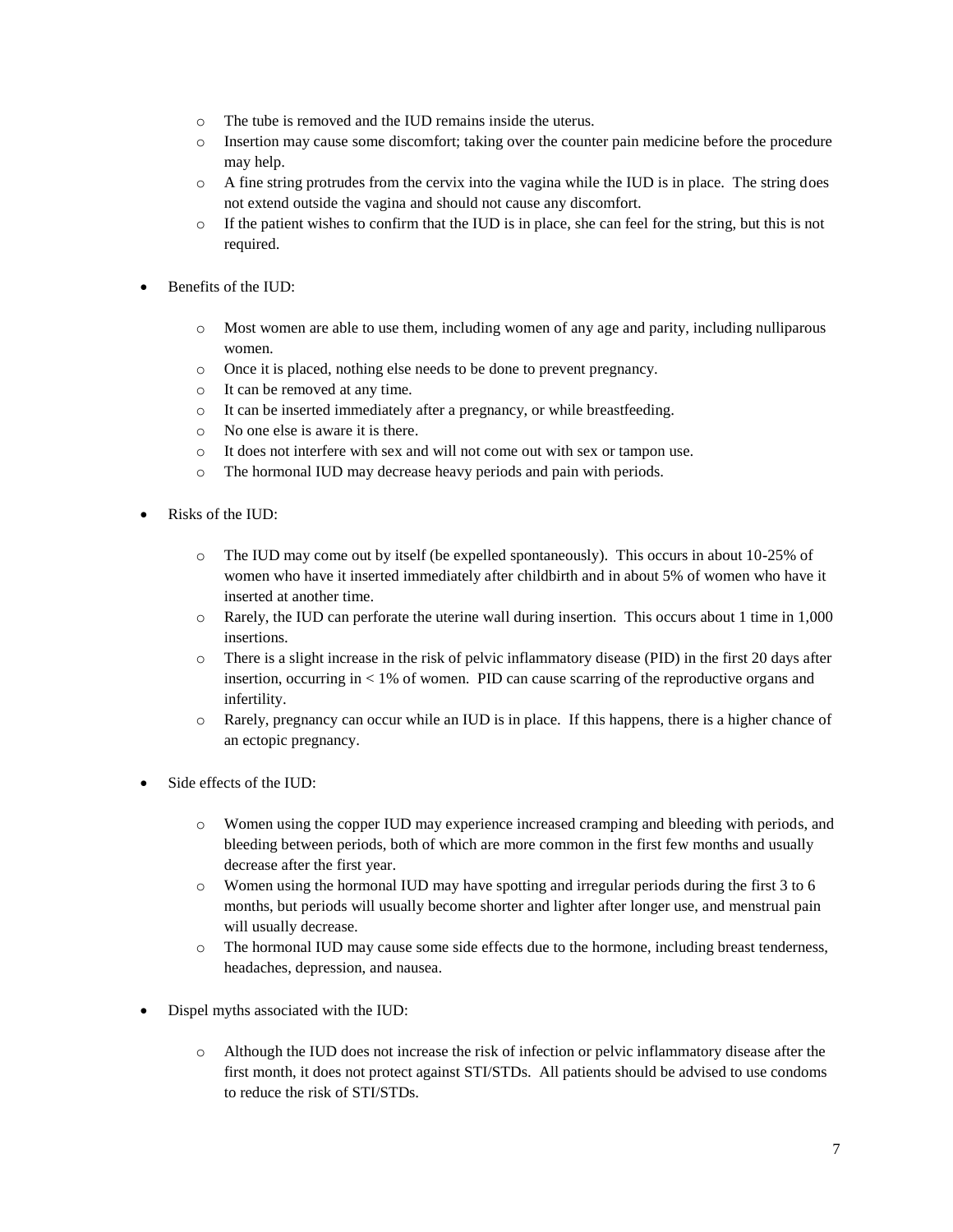- o The IUD does not cause infertility.
- o The IUD does not cause abortion.

### <span id="page-7-0"></span>Implant-specific counseling:

- The contraceptive implant is a small flexible rod placed just under the skin on the inside of the upper arm, providing contraception for up to 3 years.
- How the contraceptive implant prevents pregnancy:
	- o The implant works by releasing a small amount of progestin (a hormone) into the blood.
	- o The hormone has 3 effects:
		- It prevents ovulation.
		- It thickens the cervical mucous to reduce sperm penetration, so if ovulation occurs, it is less likely the egg will be fertilized.
		- It thins the uterine lining so a fertilized egg is less likely to implant in the uterus.
- The implant insertion/removal procedure:
	- o A local anesthetic is applied to the skin on the inside of the upper arm.
	- o The implant is then inserted just under the skin using a special inserter.
	- o No incision is made in the skin and the procedure takes only a few minutes.
	- o The woman should be able to feel the implant under the skin but it is not visible or noticeable to others.
	- o When the woman is ready to have it removed, local anesthetic is applied to the skin, a small incision is made, and the implant is removed.
- Benefits of the contraceptive implant:
	- o Most women are able to use it, including women of any age and parity, including nulliparous women.
	- o Once it is placed, nothing else needs to be done to prevent pregnancy.
	- o It can be removed at any time.
	- o It can be inserted immediately after a pregnancy, or while breastfeeding.
	- o No one else is aware it is there.
- Risks of the contraceptive implant:
	- $\circ$  A small percent of women ( $\lt 2\%$ ) will have a problem with insertion or removal of the implant.
	- o Although pregnancy is very rare with a contraceptive implant, if a woman becomes pregnant while using the implant, there is a slightly higher risk of an ectopic pregnancy.
- Side effects of the contraceptive implant:
	- o The most common side effect is irregular bleeding, which may improve with time.
	- o Some women stop having periods on the implant.
	- o Other possible side effects include headaches, mood changes, depression, acne, and weight gain.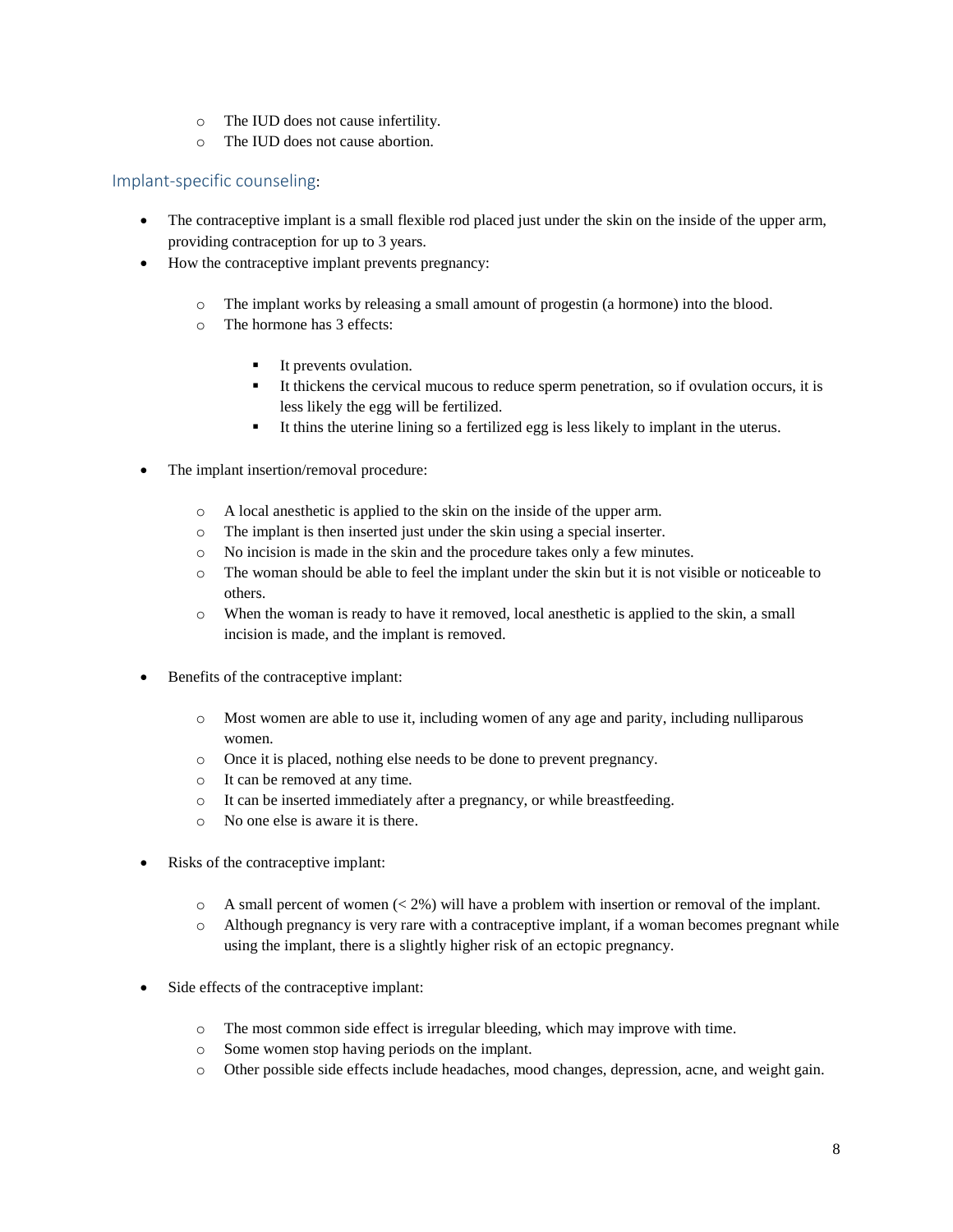### <span id="page-8-0"></span>Resources for patients and educators:

Association of Reproductive Health Professionals. Method Match. Online decision support tool to help patients compare and select from different methods of contraception; includes information on relative effectiveness of methods. Available at<http://www.arhp.org/methodmatch/>

Association of Reproductive Health Professionals. The facts about intrauterine contraception. Available at <http://www.arhp.org/Publications-and-Resources/Clinical-Fact-Sheets/The-Facts-About-Intrauterine-Contraception->

The American Congress of Obstetricians and Gynecologists. Long-acting reversible contraception (LARC): IUD and implant: Frequently Asked Questions. Available at [http://www.acog.org/Patients/FAQs/Long-Acting-](http://www.acog.org/Patients/FAQs/Long-Acting-Reversible-Contraception-LARC-IUD-and-Implant)[Reversible-Contraception-LARC-IUD-and-Implant](http://www.acog.org/Patients/FAQs/Long-Acting-Reversible-Contraception-LARC-IUD-and-Implant)

The Reproductive Health Access Project website contains helpful fact sheets and information for patients and providers on a broad range of contraceptive topics, including LARCs:

- Contraception home page: http://www.reproductiveaccess.org/key-areas/contraception/
- Your birth control choices fact sheet: [http://www.reproductiveaccess.org/resource/birth-control-choices](http://www.reproductiveaccess.org/resource/birth-control-choices-fact-sheet/)[fact-sheet/](http://www.reproductiveaccess.org/resource/birth-control-choices-fact-sheet/)
- IUD
	- o IUD fact sheet: <http://www.reproductiveaccess.org/resource/iud-facts/>
	- o IUD consent form: <http://www.reproductiveaccess.org/resource/iud-consent-form/>
	- o IUD aftercare instructions: <http://www.reproductiveaccess.org/resource/iud-aftercare-instructions/>
- Contraceptive implant:
	- o Progestin implant fact sheet: <http://www.reproductiveaccess.org/resource/progestin-implant/>
	- o Progestin implant consent form: [http://www.reproductiveaccess.org/resource/progestin-implant](http://www.reproductiveaccess.org/resource/progestin-implant-consent-form/)[consent-form/](http://www.reproductiveaccess.org/resource/progestin-implant-consent-form/)
	- o Progestin implant aftercare instructions: [http://www.reproductiveaccess.org/resource/progestin](http://www.reproductiveaccess.org/resource/progestin-implant-aftercare-instructions/)[implant-aftercare-instructions/](http://www.reproductiveaccess.org/resource/progestin-implant-aftercare-instructions/)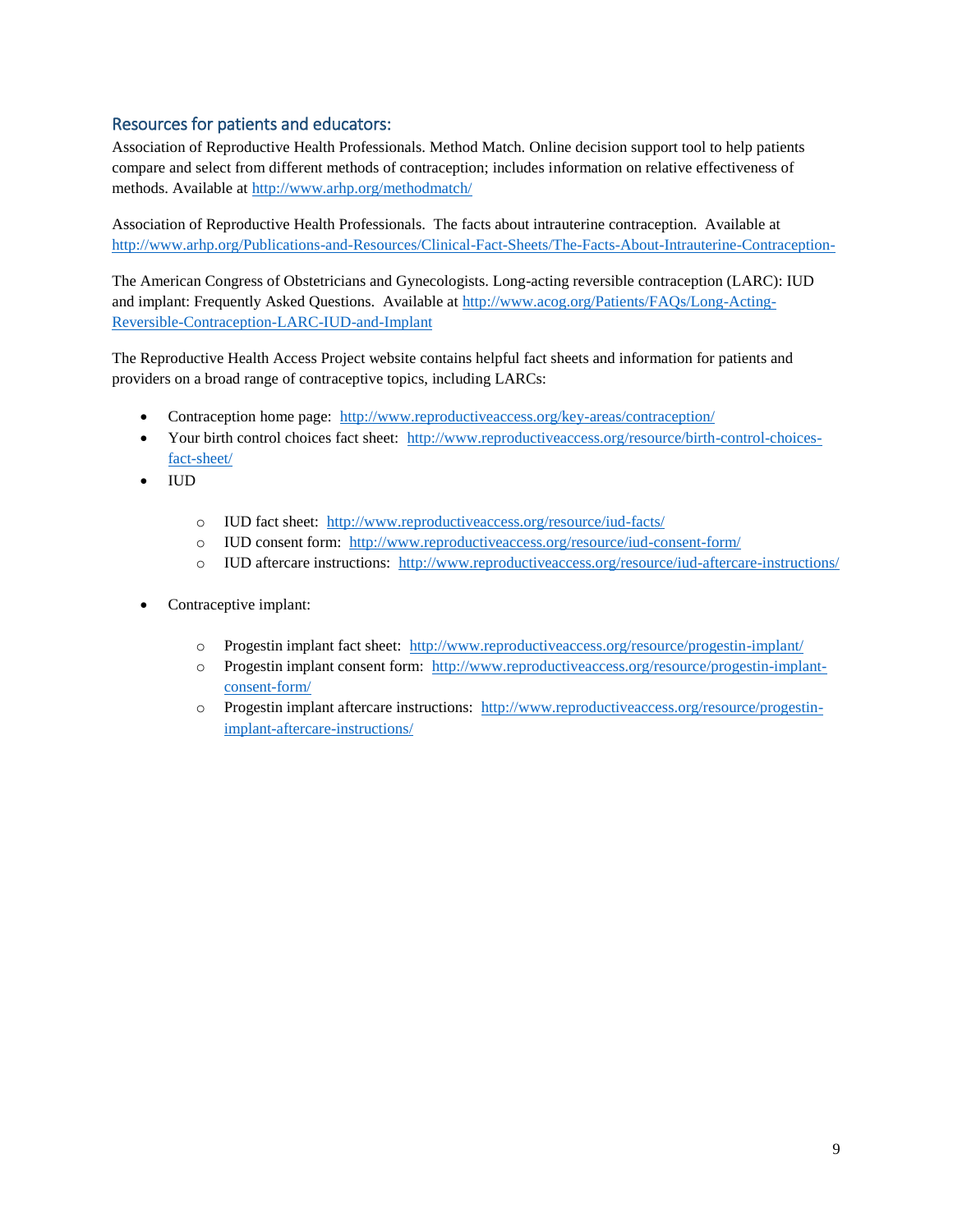## <span id="page-9-0"></span>Planning for Program Initiation

## <span id="page-9-1"></span>In the clinic**:**

Planning a program for LARC insertion at an outpatient clinic requires developing all of the following elements:

- Training of clinical and support staff
- Method of device availability
- Protocol for providing client education and obtaining informed consent
- Procedural protocol for LARC insertion
- Billing protocol for provider services and device reimbursement (as appropriate for the method used to acquire the device)

## <span id="page-9-2"></span>In the hospital**:**

Because pregnancy and the postpartum period are a time when women typically access health care services and often have a heightened interest in contraception, the postpartum period offers a convenient opportunity for initiation of LARC methods. In January 2016, Texas Medicaid revised its reimbursement policies to enable hospitals and providers to receive full reimbursement (outside the global fee for delivery) for the LARC device and the provider insertion procedure fee when women receive a LARC postpartum, prior to being discharged from the hospital. Managed care organizations (MCOs) that contract with Medicaid in Texas have adopted similar reimbursement policies. This policy revision is expected to remove a substantial barrier to providing LARC services to women in the immediate postpartum period, enabling new mothers to choose and initiate highly effective methods of contraception in a timely manner.

Immediate postpartum LARC insertion refers to the insertion of an IUD in the delivery room immediately after delivery of the placenta, or insertion of an IUD or subdermal contraceptive implant prior to hospital discharge. Planning for this requires developing all of the following elements:

- Administrative support and logistical infrastructure
- Process for credentialing of providers who will place the devices. Because of the special considerations with immediate postpartum IUD insertion, hospitals may require more specialized training and demonstration of competency.
- Pharmacy or supply chain process to acquire the devices and ensure availability at the time and place of insertion
- Training of support staff
- Protocol for patient education and informed consent
- Pharmacy, Labor and Delivery, Operating Room, and postpartum protocols to make the devices available immediately after delivery with trained clinical and support staff prepared to perform the procedure and care for the patient after insertion.
	- o For postpartum IUD insertion immediately after delivery of the placenta, a protocol must be developed to ensure the devices and trained personnel are readily available in the Labor and Delivery suite or Operating Room.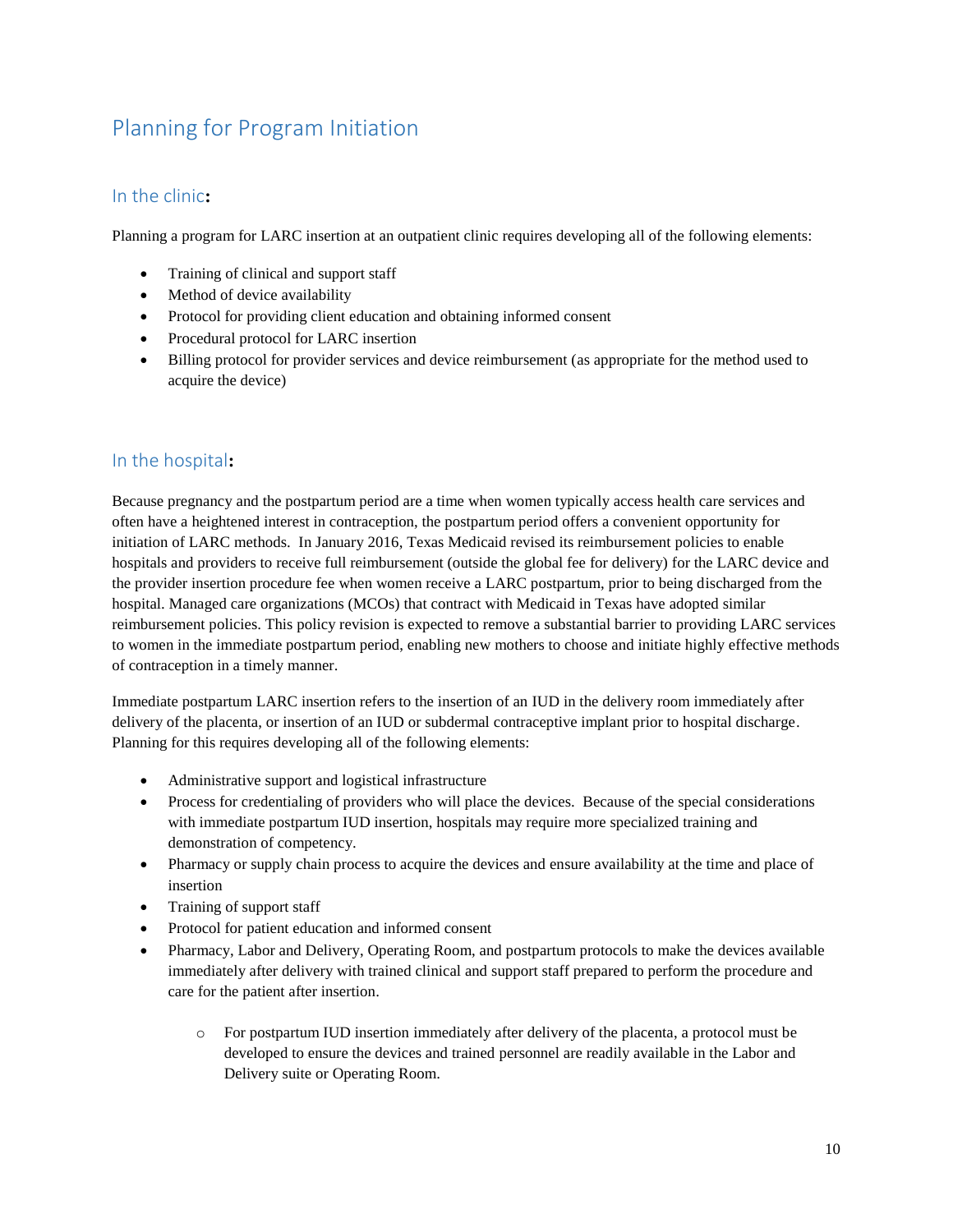- o For IUD or subdermal implant insertion prior to hospital discharge, a protocol must ensure availability of the devices and trained personnel as well as a policy for where and how the procedure will be performed.
- Billing processes to capture hospital costs and provider services appropriately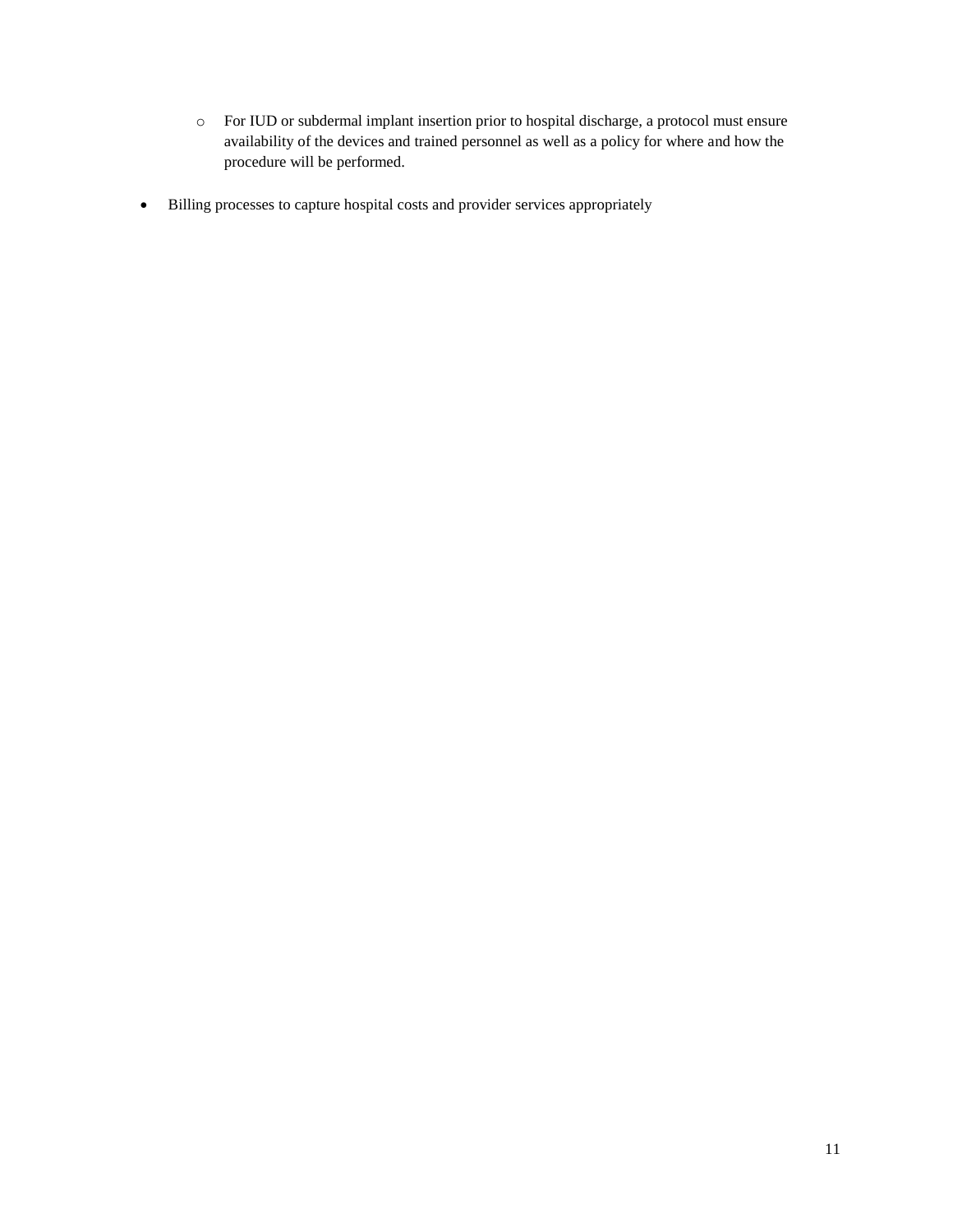## <span id="page-11-0"></span>Logistical Planning

## <span id="page-11-1"></span>Outpatient clinic planning**:**

Logistical requirements for clinic LARC insertion include the following considerations:

- Implement protocols for patient education about the range of contraceptive options, including LARCs.
- For patients who elect to use a LARC, ensure that they have given informed consent for the insertion of an IUD or implantable contraceptive device. Ensure also that patients are given an opportunity to withdraw their consent at any time without fear of reprisal.
- Develop a protocol for insertion that allows for proper technique and patient safety and comfort.
- Ensure that providers and support staff are appropriately trained.
- Ensure device availability at the appropriate time:
	- o Clinics may use the "buy and bill" method by which providers purchase a stock of the device in advance from a pharmaceutical vendor and then pull from stock at the time of insertion, or the pharmacy option by which the device is obtained from a participating pharmacy for the individual patient.
	- o Details on how to acquire the product for each option are available from the product manufacturer.
- Develop a protocol for billing to address product cost reimbursement and provider service fees. For details on billing and reimbursement options, see the "Billing and Reimbursement" section of this manual.
- Develop a protocol for patient education about the chosen method and appropriate follow up.

## <span id="page-11-2"></span>Hospital planning**:**

Logistical requirements for immediate postpartum LARC insertion in the hospital prior to discharge include the following considerations:

- Implement a protocol to ensure that patients have been educated about the range of postpartum contraceptive options and that their questions have been answered to their satisfaction. Ensure that patients have given informed consent for the insertion of an IUD or contraceptive implant and that they are given an opportunity to withdraw their consent at any time prior to LARC insertion without fear of reprisal.
	- o Ideally, the hospital delivery team and prenatal care providers will cooperate to incorporate patient education on postpartum contraceptive options, including LARCs, into the course of prenatal care.
	- $\circ$  Any counseling provided in the hospital setting should be given at the time of admission when patient and educator have more freedom to devote the necessary time to ensure a fully informed decision on the part of the patient.
- For IUD insertion immediately after delivery of the placenta:
	- o Develop a protocol that fits into the normal work flow in the Labor and Delivery suite for patients having a vaginal delivery and the Obstetrical Operating Room for those having a cesarean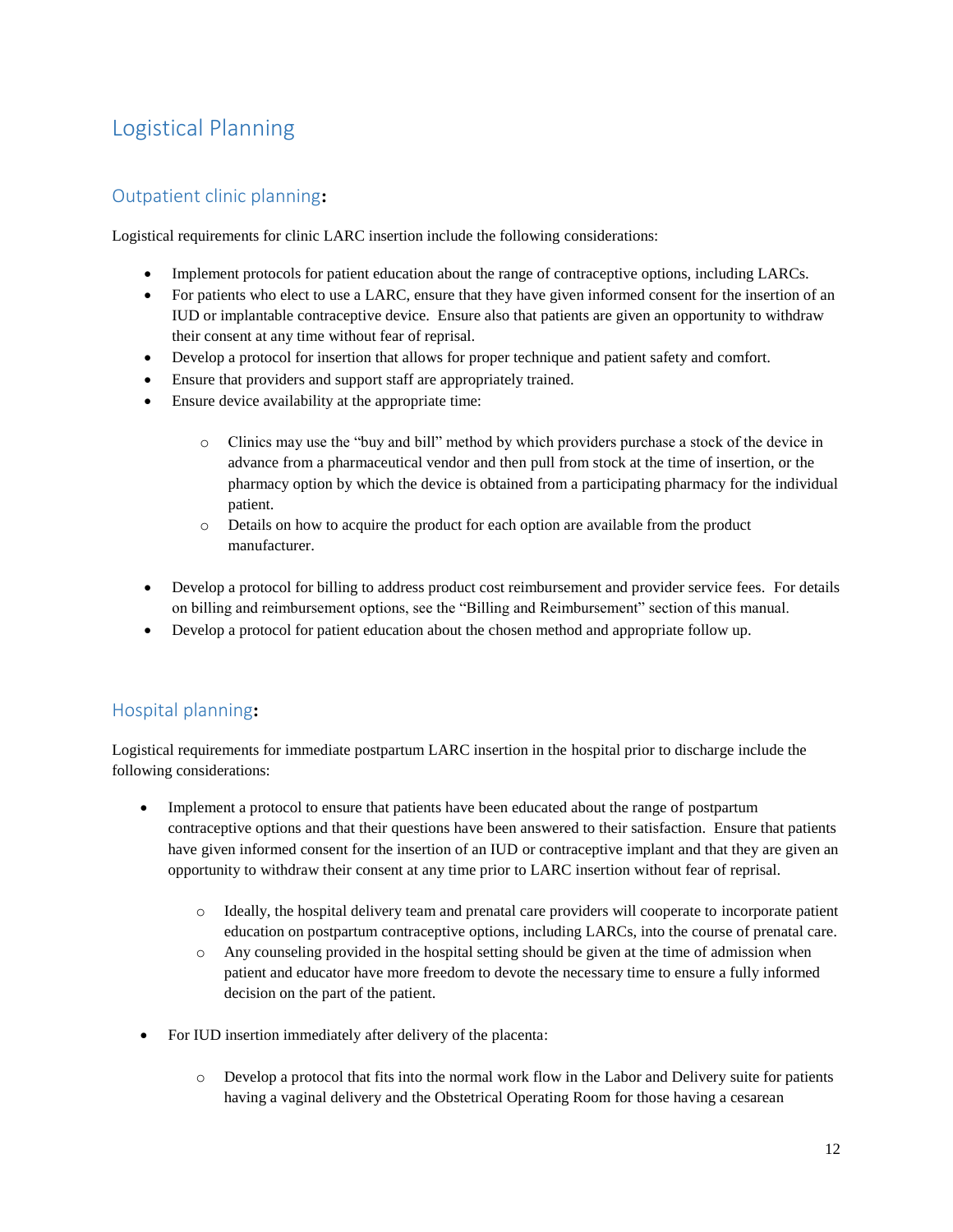delivery. The process should not obstruct or unnecessarily delay the delivery or surgical procedure, or interfere with early mother-infant bonding, breastfeeding, or other patient care.

- o Ensure that all equipment (including the IUD to be used), as well as trained and properly credentialed staff are readily available at the appropriate time, immediately after delivery of the placenta.
- For IUD or contraceptive implant insertion after delivery but before hospital discharge:
	- o Develop a protocol that fits into the normal work flow on the postpartum ward, and does not unduly interfere with mother-infant bonding, breastfeeding, or mother and infant care.
	- o Determine where the procedure will be performed. If this is not to be in the patient room, develop a protocol to ensure that the location to be used will be available and ready for use at the desired time, so as to limit the time the mother is away from her infant and to minimize disruption of both individual patient care and normal postpartum ward activities.
	- o Ensure that all necessary equipment (including the contraceptive device to be used), as well as trained and properly credentialed staff are readily available at the appropriate time.
- Coordinate with appropriate hospital departments and personnel (eg, Pharmacy staff, supply chain staff) to ensure that the device is readily available at the appropriate time in the Labor and Delivery suite or on the postpartum ward, to avoid delays in placement that may result in cancelation of the procedure or interfere with mother-infant bonding and patient care.
- Care should be taken to ensure that a misstep in the process (eg, unavailability of the equipment or trained personnel, delay in patient education and informed consent, unavailability of the procedure room, etc.) does not become a bottleneck that interrupts the normal flow of work or patient care in the hospital.
- Implement a protocol to assure continuity of care for women after discharge from the hospital:
	- o Provide post-procedural patient education about the LARC method being used and how to arrange appropriate follow up visits.
		- Texas women receiving maternity care under Medicaid for Pregnant Women have Medicaid coverage for two months after the date of delivery. After that time, eligible women will be automatically enrolled in the Healthy Texas Women program (HTW).
			- The HTW auto-enrollment process goes into effect July 1, 2016.
			- Auto-enrollment is limited to women 18-44 years of age who are not covered by any other Medicaid program, CHIP, or private health insurance plan.
			- Women 15-17 years of age may apply for HTW by the traditional application process.
		- Women who reside in Texas and receive prenatal care under the CHIP Perinatal program are eligible for 2 postpartum visits as part of the CHIP Perinatal care package. Eligible women may receive continued family planning services under the Family Planning Program.
	- o Patients can find information about their program eligibility and locate a healthcare provider at the Healthy Texas Women website, located at<https://www.healthytexaswomen.org/>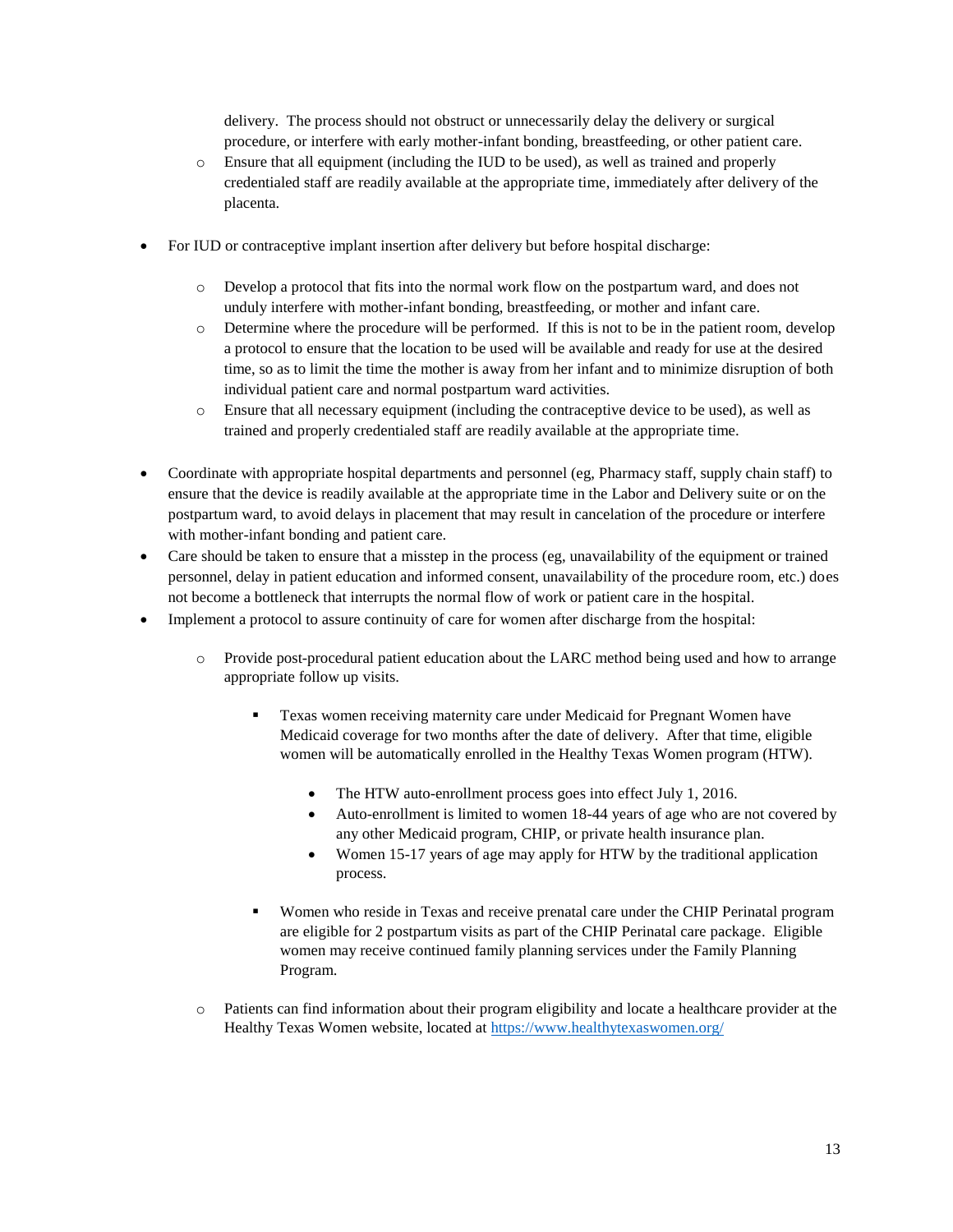## <span id="page-13-0"></span>Training of Clinical and Support Staff

## **General considerations:**

In general, LARC methods of contraception provide a very high real-world rate of contraceptive efficacy and high rates of patient satisfaction and continuation. Both the IUD and contraceptive implant are appropriate for most women, including nulliparous and adolescent women, and may be inserted any time in the menstrual cycle as long as the provider may be reasonably certain the woman is not pregnant (see "Timing of Insertion" in the "Patient Protocols and Procedural Aspects" section of this manual). Because pregnancy and the postpartum period are a time when women typically access health care services and often have a heightened interest in contraception, the postpartum period offers a convenient opportunity for initiation of LARC methods.

The copper IUD contains no hormone and has been proven effective for 10 years. Of the levonorgestrel-containing IUDs, Mirena has been proven effective for 5 years, Skyla and Liletta for 3 years. These IUDs contain low-dose progestin and no estrogen.

The contraceptive implant, Nexplanon, contains etonorgestrel in a single radiopaque rod inserted under the skin of the medial forearm. It is approved for 3 years of continuous use.

## <span id="page-13-1"></span>Patient medical eligibility**:**

<span id="page-13-2"></span>IUD – The Centers for Disease Control and Prevention provides the following medical eligibility criteria for IUD [\(CDC, 2010\)](http://www.cdc.gov/mmwr/preview/mmwrhtml/rr5904a1.htm?s_cid=rr5904a1_e) as a contraceptive method:

- Age:
	- o Category 2 eligibility classification (the advantages generally outweigh the theoretical or proven risks) for women from menarche to < 20 years of age due to a concern over the risk of expulsion in a nulliparous woman and risk of sexually transmitted infection in a sexually active adolescent
	- o Category 1 eligibility classification (no restriction) for women 20 years of age and older
- Parity:
	- o Category 2 eligibility classification (the advantages generally outweigh the theoretical or proven risks) for nulliparous women due to conflicting evidence regarding an association with infertility; well-designed studies suggest no increase in the risk of infertility
	- o Category 1 eligibility classification (no restriction) for parous women
- Postpartum (breastfeeding or not breastfeeding):
	- o Either the copper IUD or the levonorgestrel-containing IUD may be used by breastfeeding women and may be used after vaginal or cesarean delivery; however, there is limited evidence regarding the possible effect of the IUD on breastfeeding (Lopez et al, 2015).
		- One randomized study found lower breastfeeding rates at 75 days after insertion and no significant difference in mean total days of breastfeeding for a levonorgestrel-containing IUD as compared with a copper-containing nonhormonal IUD.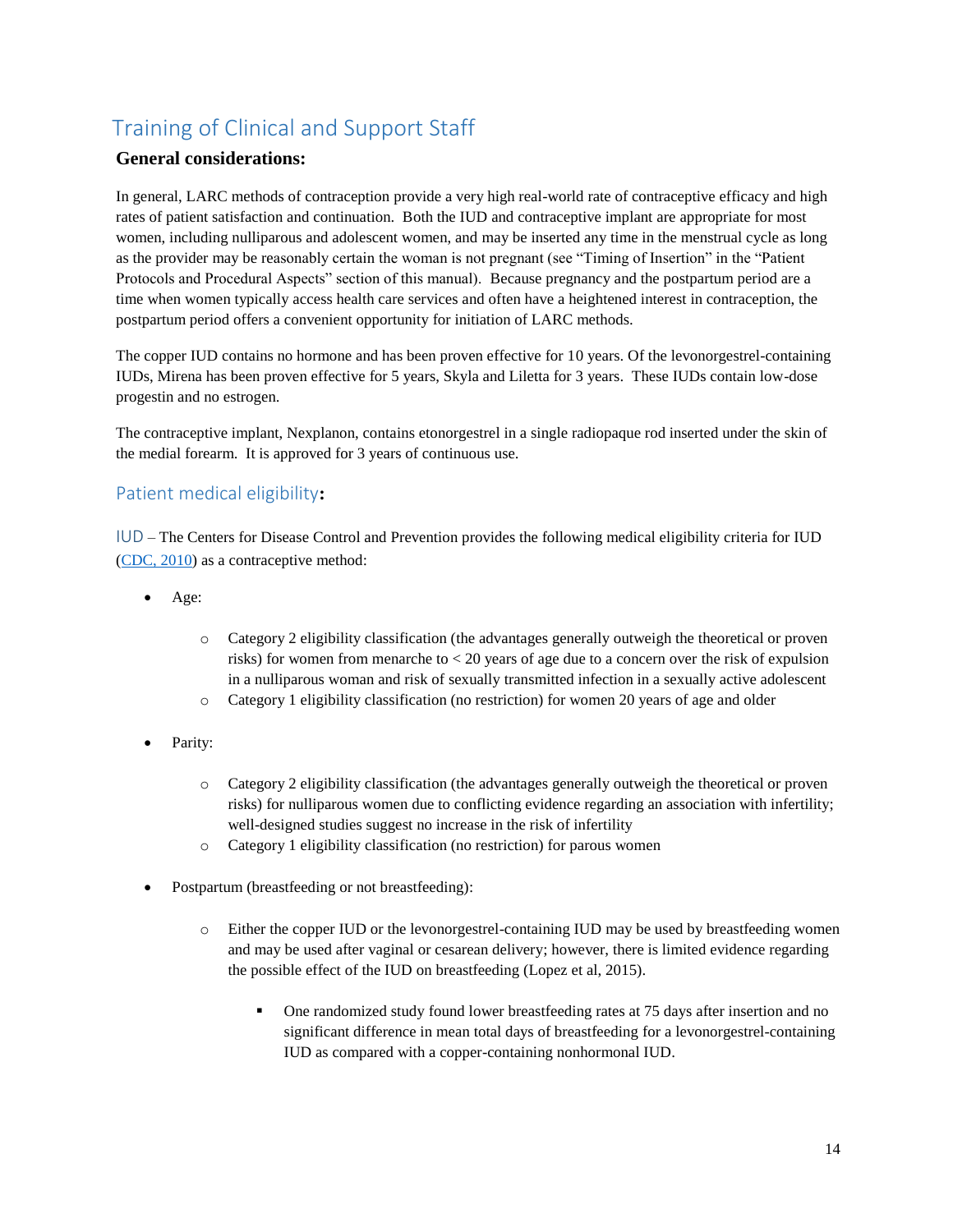- One randomized study found no significant difference in the rate of full breastfeeding, mean infant length, or mean infant weight at 6 and 12 months with a levonorgestrelcontaining IUD as compared with a copper-containing nonhormonal IUD.
- A woman who remains amenorrheic and breastfeeds exclusively or almost exclusively (ie, 85-100% of infant feeds are from the breast) will experience a pregnancy risk of approximately 2% per year until the infant is 6 months of age, making the lactational amenorrhea method of contraception an alternative some women may choose in the first 6 months postpartum.
- Providers are encouraged to counsel patients who are breastfeeding or wish to breastfeed on the available evidence and the limitations of the evidence to allow them to make the most informed decision possible about contraception while breastfeeding.
- $\circ$  The copper IUD is category 1 (no restriction) if inserted < 10 minutes after delivery of the placenta, and category 2 (the advantages generally outweigh the theoretical or proven risks) if inserted from 10 minutes after placental delivery until < 4 weeks postpartum, due to a lower expulsion rate with insertion in the first 10 minutes.
- o The levonorgestrel-containing IUD is category 2 (the advantages generally outweigh the theoretical or proven risks) for insertion at any time after placental delivery until < 4 weeks postpartum due to the absence of evidence evaluating the effect of timing of insertion.
- o Both the copper IUD and levonorgestrel-containing IUD are category 1 (no restriction) for insertion 4 weeks or more after delivery.
- o Both the copper IUD and levonorgestrel are contraindicated (ie, category 4 [unacceptable health risk]) in postpartum patients with puerperal sepsis.
- Other recent pregnancy:
	- o Both the copper IUD and levonorgestrel-containing IUD are category 1 (no restriction) for insertion after a first trimester abortion (spontaneous or induced).
	- o Both the copper IUD and levonorgestrel-containing IUD are category 2 (the advantages generally outweigh the theoretical or proven risks) for insertion after a second trimester abortion (spontaneous or induced) due to an increased risk of expulsion.
	- o Both the copper IUD and levonorgestrel are contraindicated (ie, category 4 [unacceptable health risk]) immediately following a septic abortion.
	- o Both the copper IUD and levonorgestrel-containing IUD are category 1 (no restriction) for insertion in patients with a prior ectopic pregnancy.
		- Note that the risk of a subsequent ectopic pregnancy is substantially reduced due to the very low risk of pregnancy with an IUD in place.
		- However, if a pregnancy occurs with an IUD in place, the risk of ectopic is greatly increased.

<span id="page-14-0"></span>Implant – The Centers for Disease Control and Prevention provides the following medical eligibility criteria for the etonorgestrel-containing contraceptive implant:

Age and parity: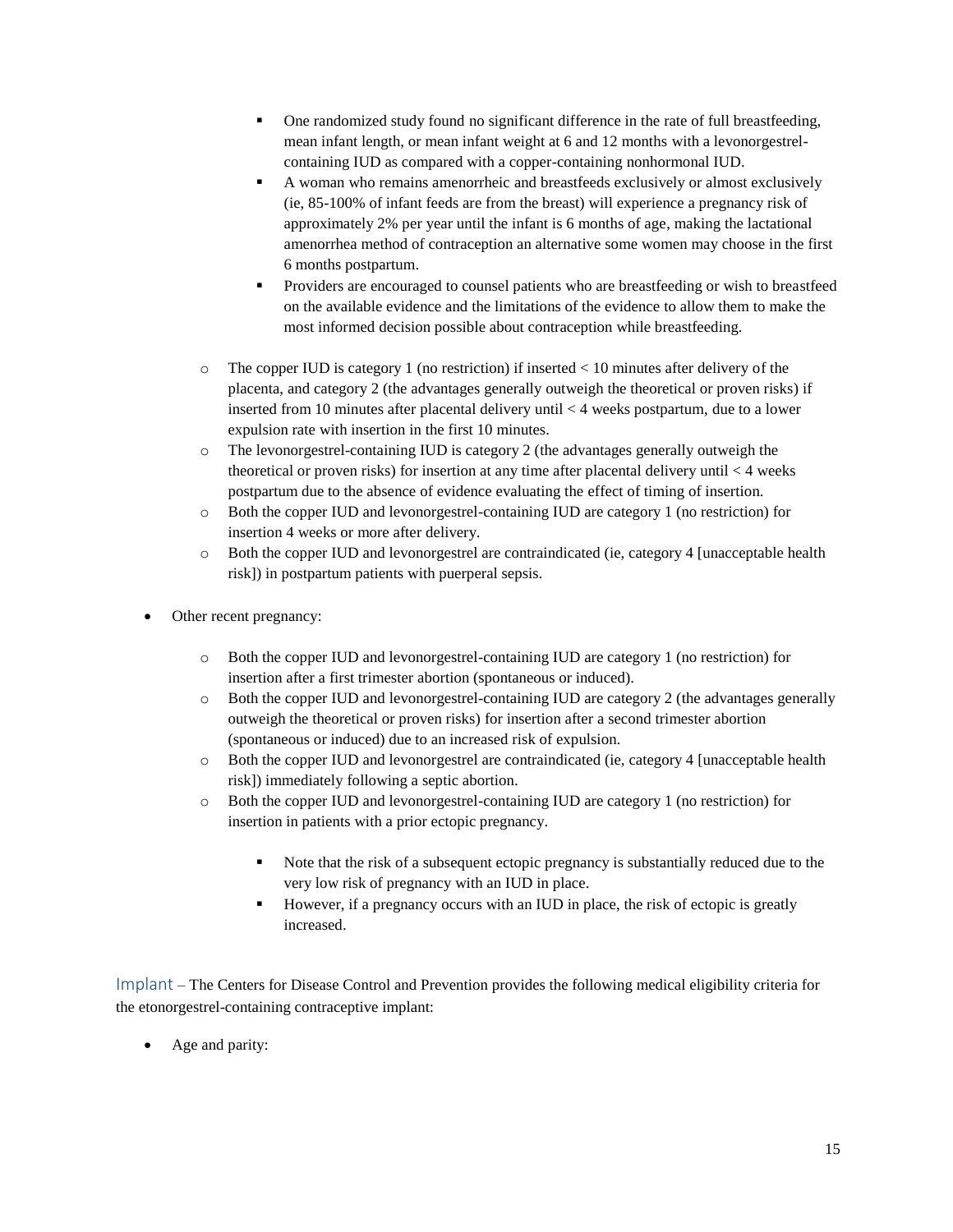- o Category 1 eligibility classification (no restriction) for women of all ages from menarche and above, and for both nulliparous and parous women.
- Breastfeeding women:
	- o Category 2 eligibility classification (the advantages generally outweigh the theoretical or proven risks) for breastfeeding women in the first 4 weeks postpartum due to a theoretical risk of diminished milk production and animal studies that suggest a potential for impact on neonatal brain development, although direct human evidence is lacking for either issue.
	- o Category 1 eligibility classification (no restriction) for breastfeeding women any time after 1 month postpartum.
	- o There is limited evidence regarding the possible effect of the progestin-containing implant (ie, etonorgestrel-releasing) on breastfeeding (Lopez et al, 2015).
		- One randomized study of women with a body mass index  $<$  30 kg/m<sup>2</sup> found an increase in mean infant weight at 6 weeks of age, and no significant difference in the rate of full breastfeeding at 6 or 12 weeks postpartum, with the etonorgestrel implant placed at 24 to 48 hours postpartum as compared with no contraceptive method for the first 6 weeks followed by initiation of depot medroxyprogesterone acetate by injection.
		- One randomized study found no significant difference in the incidence of lactation failure, mean time to lactogenesis, full breastfeeding, or any breastfeeding with insertion of the etonorgestrel-releasing contraceptive implant at 1 to 3 days postpartum as compared with 4 to 8 weeks postpartum.
		- A woman who remains amenorrheic and breastfeeds exclusively or almost exclusively (ie, 85-100% of infant feeds are from the breast) will experience a pregnancy risk of approximately 2% per year until the infant is 6 months of age, making the lactational amenorrhea method of contraception an alternative some women may choose in the first 6 months postpartum.
	- o Providers are encouraged to counsel patients who are breastfeeding or wish to breastfeed on the available evidence and the limitations of the evidence to allow them to make the most informed decision possible about contraception while breastfeeding.
- Postpartum (not breastfeeding) or other recent pregnancy:
	- o Category 1 eligibility classification (no restriction) for postpartum women who are not breastfeeding at any time after delivery.
	- o Category 1 eligibility classification (no restriction) after abortion in the first or second trimester (spontaneous or induced), including septic abortion
	- o Category 1 eligibility classification (no restriction) after ectopic pregnancy

**More information on medical eligibility** – For more information on the medical eligibility criteria for LARCs according to a variety of patient medical risk factors and considerations, see the *[U.S. Medical Eligibility Criteria for](http://www.cdc.gov/mmwr/preview/mmwrhtml/rr5904a1.htm?s_cid=rr5904a1_e)  [Contraceptive Use, 2010: Adapted from the World Health Organization Medical Eligibility Criteria for](http://www.cdc.gov/mmwr/preview/mmwrhtml/rr5904a1.htm?s_cid=rr5904a1_e)  [Contraceptive Use, 4th edition](http://www.cdc.gov/mmwr/preview/mmwrhtml/rr5904a1.htm?s_cid=rr5904a1_e)* from the Centers for Disease Control and Prevention (2010).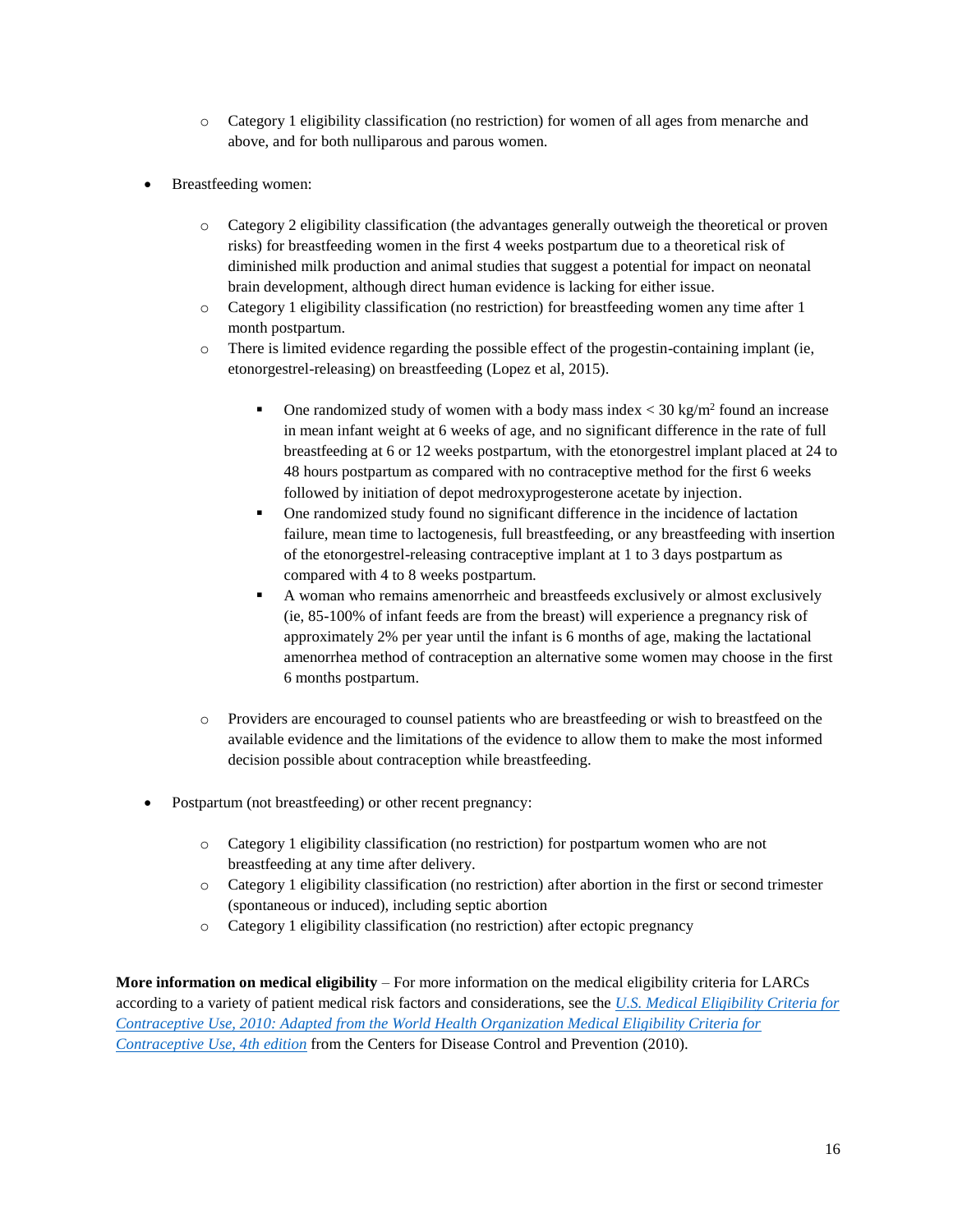## <span id="page-16-0"></span>Clinical and support staff training for outpatient clinic insertion**:**

Clinical and support staff training for LARC insertion in the outpatient clinic include the following considerations:

- Clinical staff should be fully trained in patient counseling on contraceptive options, including relative effectiveness, method of use, risks, side effects, and patient follow-up.
- Clinic staff must be trained in the process to be used in the clinic to acquire the device to be used, either buy and bill or pharmacy option, to ensure the device is available for use at the time it is required.
- If assistance is to be provided to the clinician placing the LARC, clinic staff must be trained in setting up and assisting with LARC insertion, with proper attention to sterile technique, as well as care for the patient before, during, and after insertion. If no assistant will be provided, the clinician placing the LARC must be trained to do this.
- Providers must be trained in insertion of the chosen LARC product, including proper use of sterile technique, and in identifying and treating any difficulties or complications that arise. Providers must also be trained in IUD and contraceptive implant removal to ensure that the patient may have the device removed when desired.
- Billing staff for the clinic must be properly trained in the correct billing procedures to ensure full reimbursement.

## <span id="page-16-1"></span>Clinical and support staff training for hospital insertion**:**

Clinical and support staff training for immediate postpartum IUD insertion in the delivery room or Obstetrical Operating Room include the following considerations:

- Clinical staff in both the prenatal care realm and the hospital obstetrical service (ie, Labor and Delivery suite and/or postpartum ward) should be fully trained in patient counseling on contraceptive options, including relative effectiveness, method of use, risks and side effects, and patient follow-up (see "Patient Counseling and Education" section of this manual).
- Appropriate hospital staff must be trained in ordering and acquisition of the LARC devices according to the protocol established for the hospital, to ensure that the desired unit is readily available at the patient bedside when needed.
- Staff in the Labor and Delivery suite must be trained in setting up and assisting with IUD and subdermal contraceptive implant insertion, with proper attention to sterile technique, as well as care for the patient before, during, and after insertion.
- Providers must be trained in insertion of the chosen LARC product in the postpartum patient, and in identifying and treating any difficulties or complications that arise. Clinic providers must also be trained in LARC removal to ensure that the patient may have the device removed when desired.
- Billing staff for the hospital and the provider must be properly trained in the correct billing procedures to ensure full reimbursement.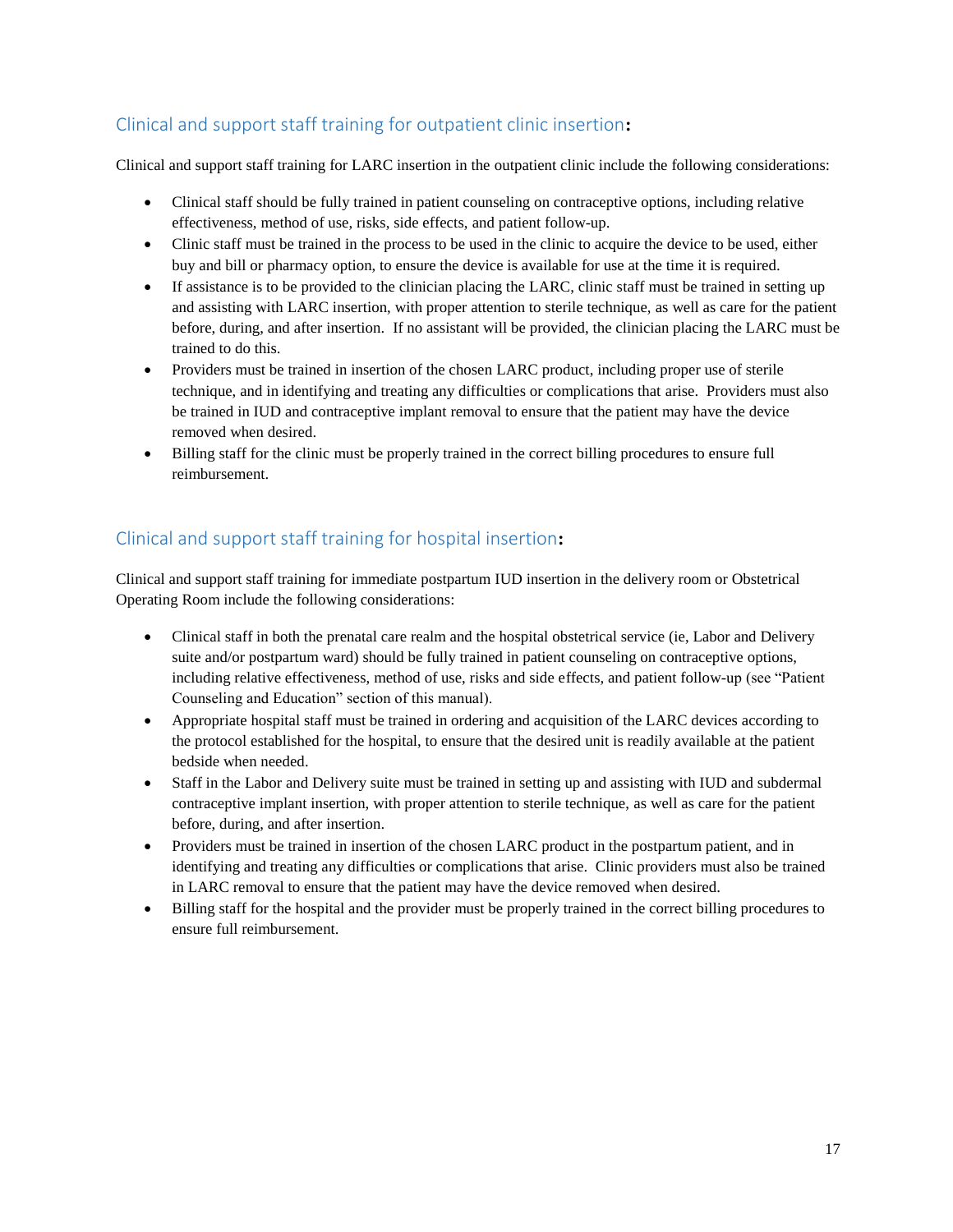## <span id="page-17-0"></span>Resources for clinic staff, clinicians, and patient educators**:**

Resources for providers are available at the LARC Program web page of the American Congress of Obstetricians and Gynecologists. The website provides information on clinical education and training, coding and reimbursement, clinical guidance, and educational materials on LARCs. Available at [https://www.acog.org/About\\_ACOG/ACOG\\_Departments/Long\\_Acting\\_Reversible\\_Contraception](https://www.acog.org/About_ACOG/ACOG_Departments/Long_Acting_Reversible_Contraception)

Information on LARC clinical training opportunities is available at the LARC Clinical Education and Training web page of the American Congress of Obstetricians and Gynecologists, providing a regularly updated list of web sites and conferences that offer clinical training on all methods of LARC insertion and removal. Available at [http://www.acog.org/About-ACOG/ACOG-Departments/Long-Acting-Reversible-Contraception/LARC-Clinician-](http://www.acog.org/About-ACOG/ACOG-Departments/Long-Acting-Reversible-Contraception/LARC-Clinician-Education-and-Training)[Education-and-Training](http://www.acog.org/About-ACOG/ACOG-Departments/Long-Acting-Reversible-Contraception/LARC-Clinician-Education-and-Training)

Centers for Disease Control and Prevention. Selected practice recommendations for contraceptive use 2013. *MMWR* 62(No.RR-5). See pp. 7-17 for information on IUD and contraceptive implants. Available at [http://www.cdc.gov/mmwr/preview/mmwrhtml/rr6205a1.htm?s\\_cid=rr6205a1\\_w](http://www.cdc.gov/mmwr/preview/mmwrhtml/rr6205a1.htm?s_cid=rr6205a1_w) (web) <http://www.cdc.gov/mmwr/pdf/rr/rr6205.pdf> (PDF)

### **References:**

American College of Obstetricians and Gynecologists Committee on Obstetric Practice. Committee Opinion No. 658: Optimizing support for breastfeeding as part of obstetric practice. *Obstet Gynecol*. (2016). 127(2):e86-92.

Berens P, Labbok M; Academy of Breastfeeding Medicine. ABM Clinical Protocol #13: Contraception During Breastfeeding, Revised 2015. *Breastfeed Med*. (2015). 10(1):3-12.

Centers for Disease Control and Prevention. Selected practice recommendations for contraceptive use 2013. *MMWR* 62(No.RR-5). See pp. 7-17 for information on IUD and contraceptive implants. Available at [http://www.cdc.gov/mmwr/preview/mmwrhtml/rr6205a1.htm?s\\_cid=rr6205a1\\_w](http://www.cdc.gov/mmwr/preview/mmwrhtml/rr6205a1.htm?s_cid=rr6205a1_w) (web) <http://www.cdc.gov/mmwr/pdf/rr/rr6205.pdf> (PDF)

Centers for Disease Control and Prevention. U.S. Medical Eligibility Criteria for Contraceptive Use, 2010: Adapted from the World Health Organization Medical Eligibility Criteria for Contraceptive Use, 4th edition. Available at [http://www.cdc.gov/mmwr/preview/mmwrhtml/rr5904a1.htm?s\\_cid=rr5904a1\\_e](http://www.cdc.gov/mmwr/preview/mmwrhtml/rr5904a1.htm?s_cid=rr5904a1_e) (web) <http://www.cdc.gov/mmwr/pdf/rr/rr5904.pdf>(PDF)

Lopez LM, Grey TW, Stuebe AM, Chen M, Truitt ST, Gallo MF. Combined hormonal versus nonhormonal versus progestin-only contraception in lactation. *Cochrane Database Syst Rev*. (2015). 20;3:CD003988.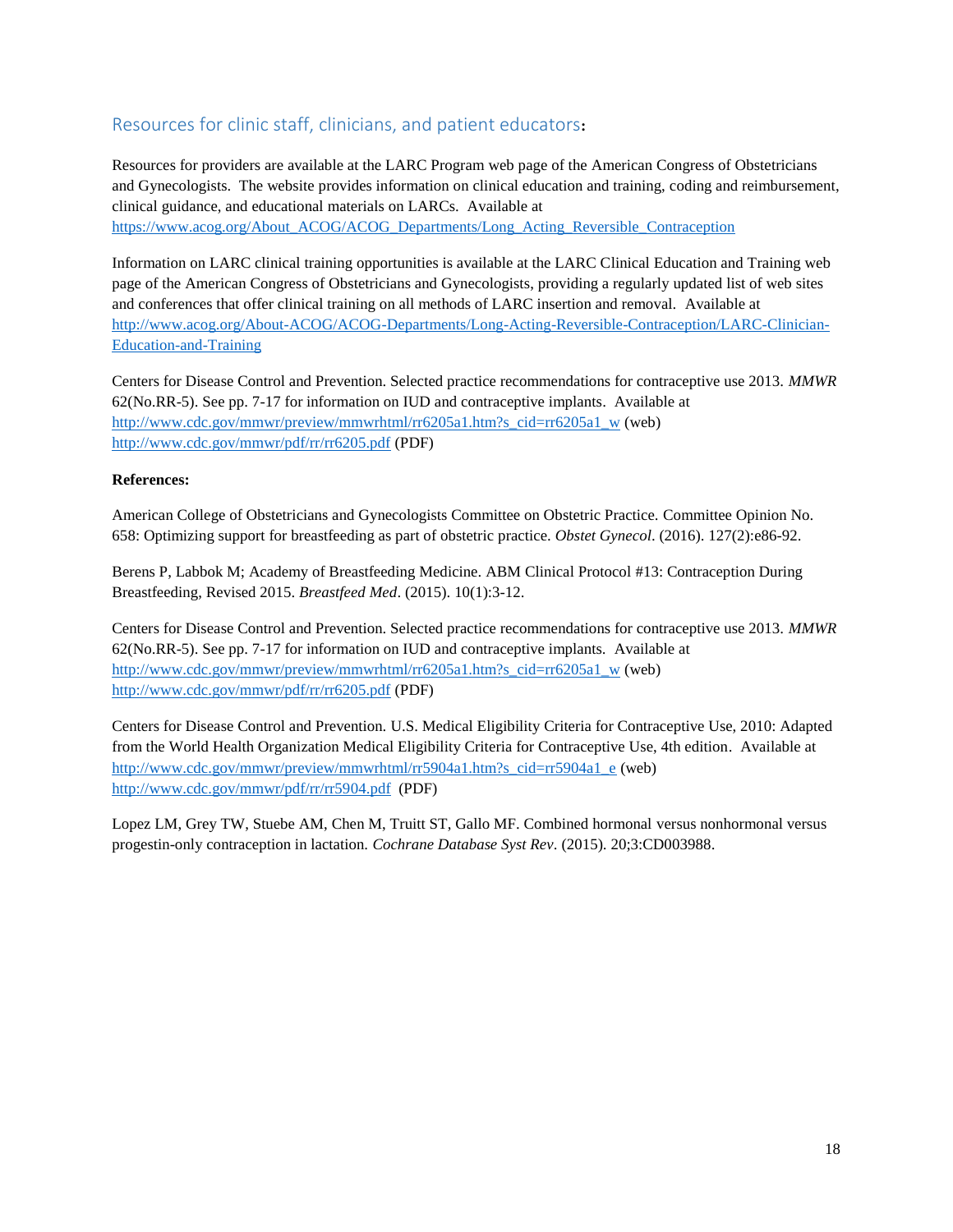## <span id="page-18-0"></span>Patient Protocols and Procedural Aspects

## <span id="page-18-1"></span>Timing of insertion**:**

**In the patient who is not postpartum** – Provided that the possibility of a current pregnancy may be reasonably excluded, the IUD or contraceptive implant may be inserted at any time during the menstrual cycle. A provider may be reasonably certain that a woman is not currently pregnant if she has no signs or symptoms of pregnancy (either intrauterine or ectopic) and meets at least one of the following criteria:

- $\bullet$  < 7 days since the start of a normal menses
- No sexual intercourse since the beginning of the last normal menses
- Has been using a reliable method of contraception correctly and consistently
- $\bullet$  < 7 days since a spontaneous or induced abortion
- $\bullet \quad$  < 4 weeks postpartum
- < 6 months postpartum, amenorrheic since delivery, and exclusively or almost exclusively breast feeding (at least 85% of infant feedings are breast feedings)

**In the immediate postpartum patient** – Because pregnancy and the postpartum period are a time when women typically access health care services and often have a heightened interest in contraception, the postpartum period offers a convenient opportunity for initiation of LARC methods.

For patient eligibility and clinical considerations related to the timing of IUD or contraceptive implant insertion, see "Patient medical eligibility" in the section on "Training of Clinical and Support Staff" in this manual.

## <span id="page-18-2"></span>Screening and testing for STI prior to IUD insertion**:**

Current evidence does not support routine screening for STIs in low-risk women prior to IUD insertion. For asymptomatic women with increased risk of STI (eg, 25 years of age or less, history of multiple sexual partners), the American College of Obstetricians and Gynecologists recommends screening for STI according to current [CDC](http://www.cdc.gov/std/treatment/default.htm)  [guidelines,](http://www.cdc.gov/std/treatment/default.htm) and insertion of the IUD on the same day or when the screening results return. If the result is positive, appropriate treatment should be administered. It is not necessary to remove the IUD in an asymptomatic woman with a positive test for chlamydia or gonorrhea.

CDC medical eligibility criteria for the use of IUD, based on the presence or risk of STI:

- Initiation or continuation of any IUD carries a category 2 (the advantages generally outweigh the theoretical or proven risk) eligibility classification in all of the following cases:
	- o Current STI (other than HIV or hepatitis), provided there is no evidence of purulent cervicitis
	- o Current vaginitis, including bacterial vaginosis and Trichomonas
	- o Women who belong to a group generally considered to have increased risk of STI (eg, 25 years of age or less, history of multiple sexual partners), except when the woman has a very high individual likelihood of exposure to chlamydia or gonorrhea
- Continuation of an IUD carries a category 2 (the advantages generally outweigh the theoretical or proven risk) eligibility classification in the presence of purulent cervicitis. If the woman wishes to continue the method, it is usually not necessary to remove it. Appropriate antibiotics should be administered.
- The IUD should generally not be initiated in the following scenarios: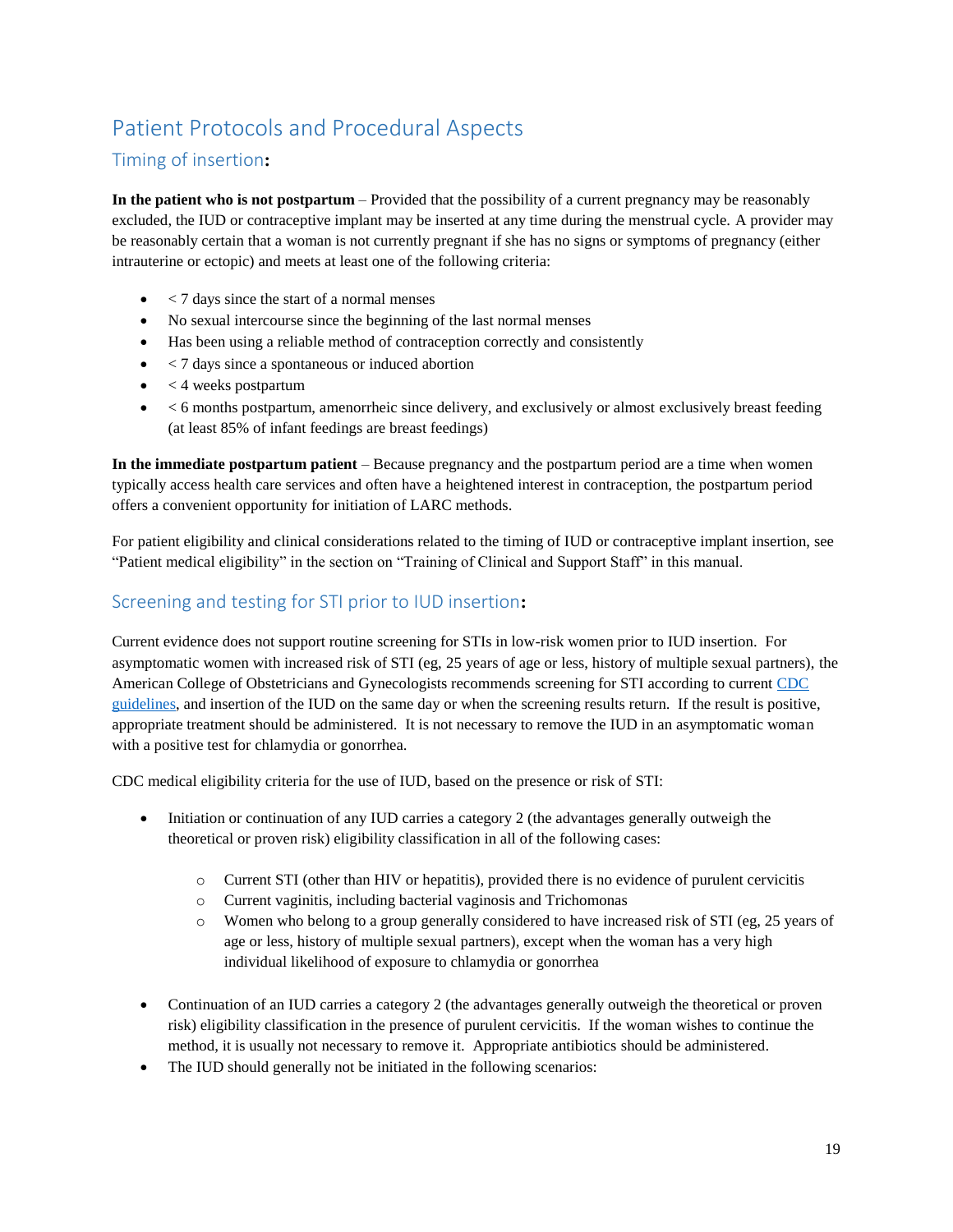- o Any woman with a very high individual likelihood of exposure to chlamydia or gonorrhea (category 3 [theoretical or proven risks usually outweigh the advantages] eligibility classification)
- o A woman with current purulent cervicitis or infection with chlamydia or gonorrhea (category 4 [unacceptable health risk] eligibility classification]

For more information on the medical eligibility criteria for LARCs according to a variety of patient medical risk factors and considerations, see the *[U.S. Medical Eligibility Criteria for Contraceptive Use, 2010: Adapted from the](http://www.cdc.gov/mmwr/preview/mmwrhtml/rr5904a1.htm?s_cid=rr5904a1_e)  [World Health Organization Medical Eligibility Criteria for Contraceptive Use, 4th edition](http://www.cdc.gov/mmwr/preview/mmwrhtml/rr5904a1.htm?s_cid=rr5904a1_e)* from the Centers for Disease Control and Prevention (2010).

## <span id="page-19-0"></span>Antibiotic prophylaxis**:**

Routine antibiotic prophylaxis has not been shown to reduce the risk of pelvic inflammatory disease and is not recommended prior to IUD insertion. The risk of pelvic infection is increased in the first 20 days after insertion, possibly due to bacterial contamination related to the process of insertion.

### **References:**

American College of Obstetricians and Gynecologists (2011). Practice Bulletin No. 121: Long-acting reversible contraception: Implants and intrauterine devices. *Obstet Gynecol* 118: 184-196.

Centers for Disease Control and Prevention. Selected practice recommendations for contraceptive use 2013. *MMWR* 62(No.RR-5). Available at [http://www.cdc.gov/mmwr/preview/mmwrhtml/rr6205a1.htm?s\\_cid=rr6205a1\\_w](http://www.cdc.gov/mmwr/preview/mmwrhtml/rr6205a1.htm?s_cid=rr6205a1_w) (web) <http://www.cdc.gov/mmwr/pdf/rr/rr6205.pdf> (PDF)

Centers for Disease Control and Prevention. Sexually transmitted diseases: Treatment. Available at <http://www.cdc.gov/std/treatment/default.htm>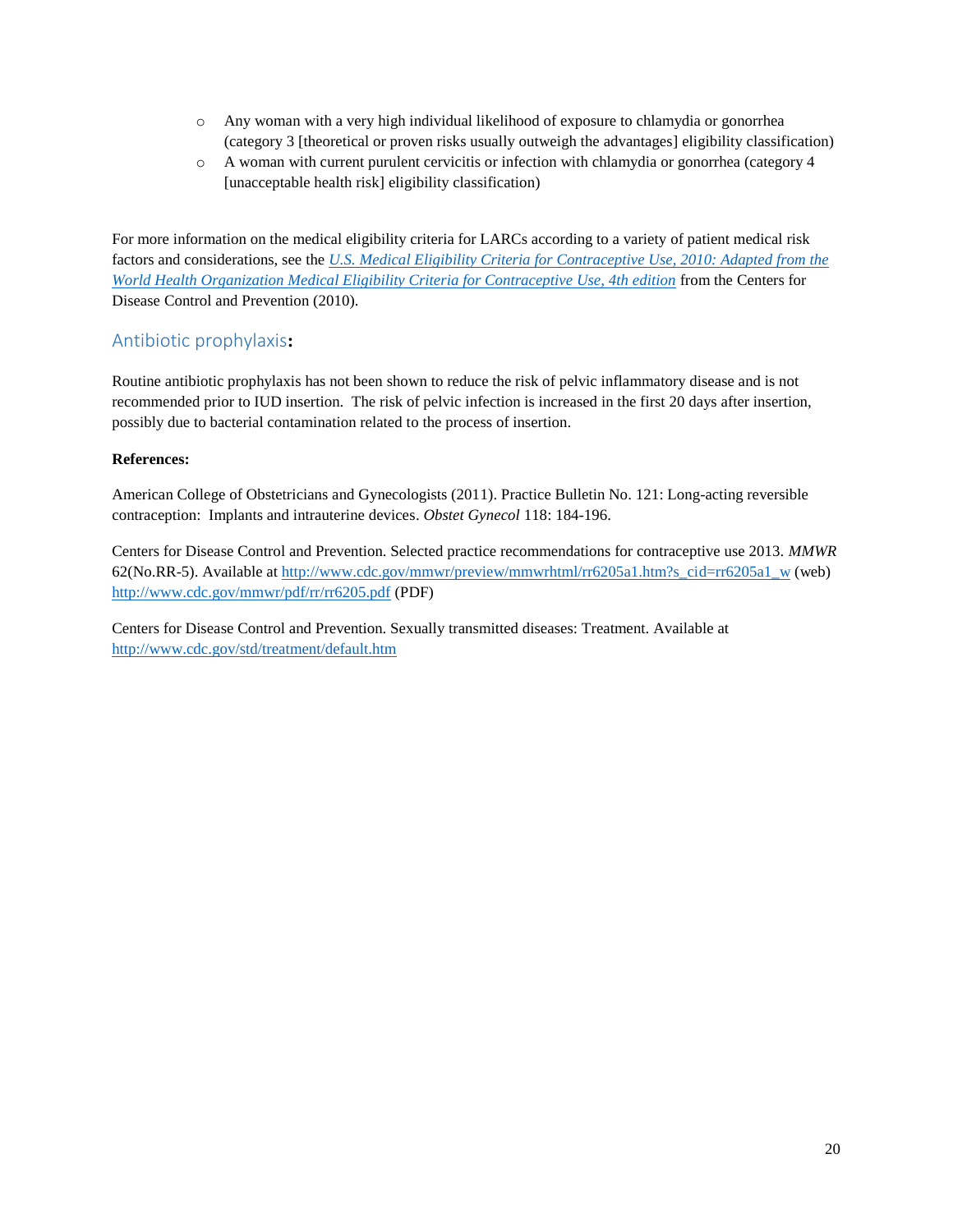## <span id="page-20-0"></span>Billing and Reimbursement

## <span id="page-20-1"></span>In the clinic**:**

There are two main ways that providers can bill for LARC devices - The buy and bill method or the pharmacy method.

Texas Medicaid and Healthy Texas Women providers can use either method. Family Planning Program providers can only use the buy and bill method.

#### <span id="page-20-2"></span>How to use the buy and bill method**:**

- 1. Provider orders the LARC device directly from the manufacturer or through a third party distributor or pharmacy. The product website will provide information on how to order and pay for the device.
- 2. Provider keeps the LARC device on-site in their general stock. When a patient requests a LARC method, the provider pulls from their on-site stock and can provide the service on the same day.

\*If a device is damaged, opened, or expired, the provider should contact the manufacturer for possible replacement options.

3. Provider bills Texas Medicaid, Healthy Texas Women, or the Family Planning Program for both the LARC device and the insertion. For patients enrolled in Medicaid Managed Care, the provider should contact the patient's Managed Care Organization (MCO) for specific billing instructions.

| Code  | <b>Description</b>    |
|-------|-----------------------|
| J7297 | Liletta®              |
| J7298 | <b>Mirena®</b>        |
| J7300 | Paragard <sup>®</sup> |
| J7301 | <b>Skyla®</b>         |
| J7307 | Nexplanon®            |
| 58300 | <b>IUD</b> insertion  |
| 11981 | Implant insertion     |

#### **LARC Billing Codes**

Providers do not have to bill procedure codes J7297, J7298, J7300, and J7301 with procedure code 58300 (insert intrauterine device) on the same day by the same provider to receive reimbursement for an IUD or for the insertion of the LARC product.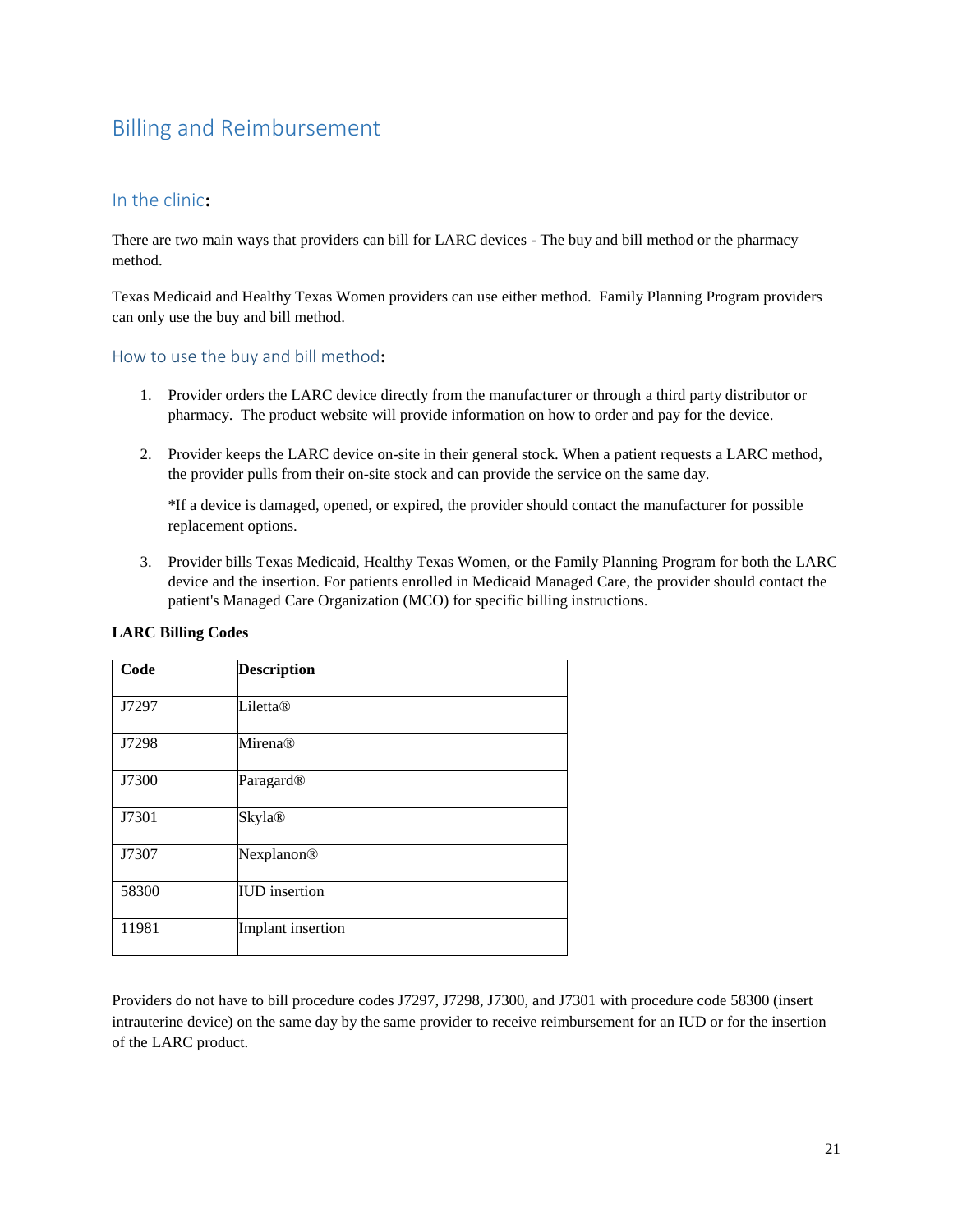## **Buy and Bill Graphic Summary:**

Before Appointment



During Appointment

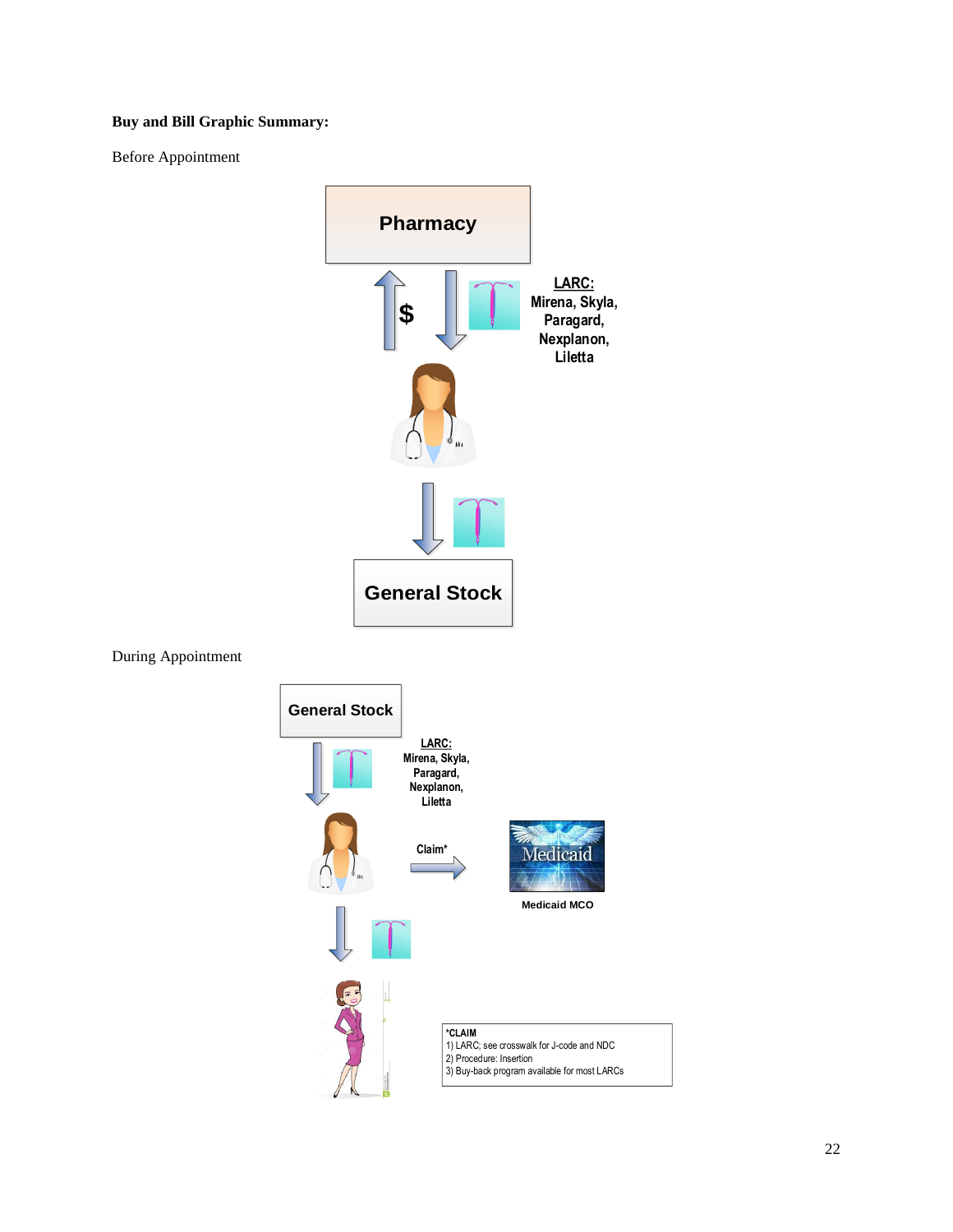### <span id="page-22-0"></span>How to use the pharmacy method**:**

Any provider that is currently enrolled in Texas Medicaid or Healthy Texas Women can prescribe LARC products listed on the Medicaid drug formulary and obtain them from certain specialty pharmacies for women that receive Medicaid or Healthy Texas Women services. Providers do not need to enroll with specialty pharmacies to obtain LARC products from them.

- 1. Patient requests a LARC method.
- 2. Provider submits a completed and signed prescription request form to the specialty pharmacy for the individual patient. See the [Texas Vendor Drug Program](http://www.txvendordrug.com/formulary/larc.shtml) website for instructions on completing each specialty pharmacy's prescription request form.
- 3. The specialty pharmacy dispenses the LARC product (shipped to the practice address, care of the patient) and bills Medicaid or Healthy Texas Women. The provider does not need to bill Medicaid or Healthy Texas Women for the LARC device.

Providers who prescribe and obtain LARC products through a specialty pharmacy are encouraged to return unused and unopened LARC products to the manufacturer's third-party processor. Prescribers should refer to the manufacturer for specific instructions on their buy-back program. The provider will not have to submit any additional claims, as this will be taken care of by the pharmacy.

- 4. Provider provides services to patient using the patient-specific LARC device obtained from the specialty pharmacy.
- 5. Provider bills Texas Medicaid or Healthy Texas Women for the insertion of the LARC product. For patients enrolled in Medicaid Managed Care, the provider should contact the patient's MCO for specific billing instructions.

#### **LARC Billing Codes**

| Code  | <b>Description</b>   |
|-------|----------------------|
| 58300 | <b>IUD</b> insertion |
| 11981 | Implant insertion    |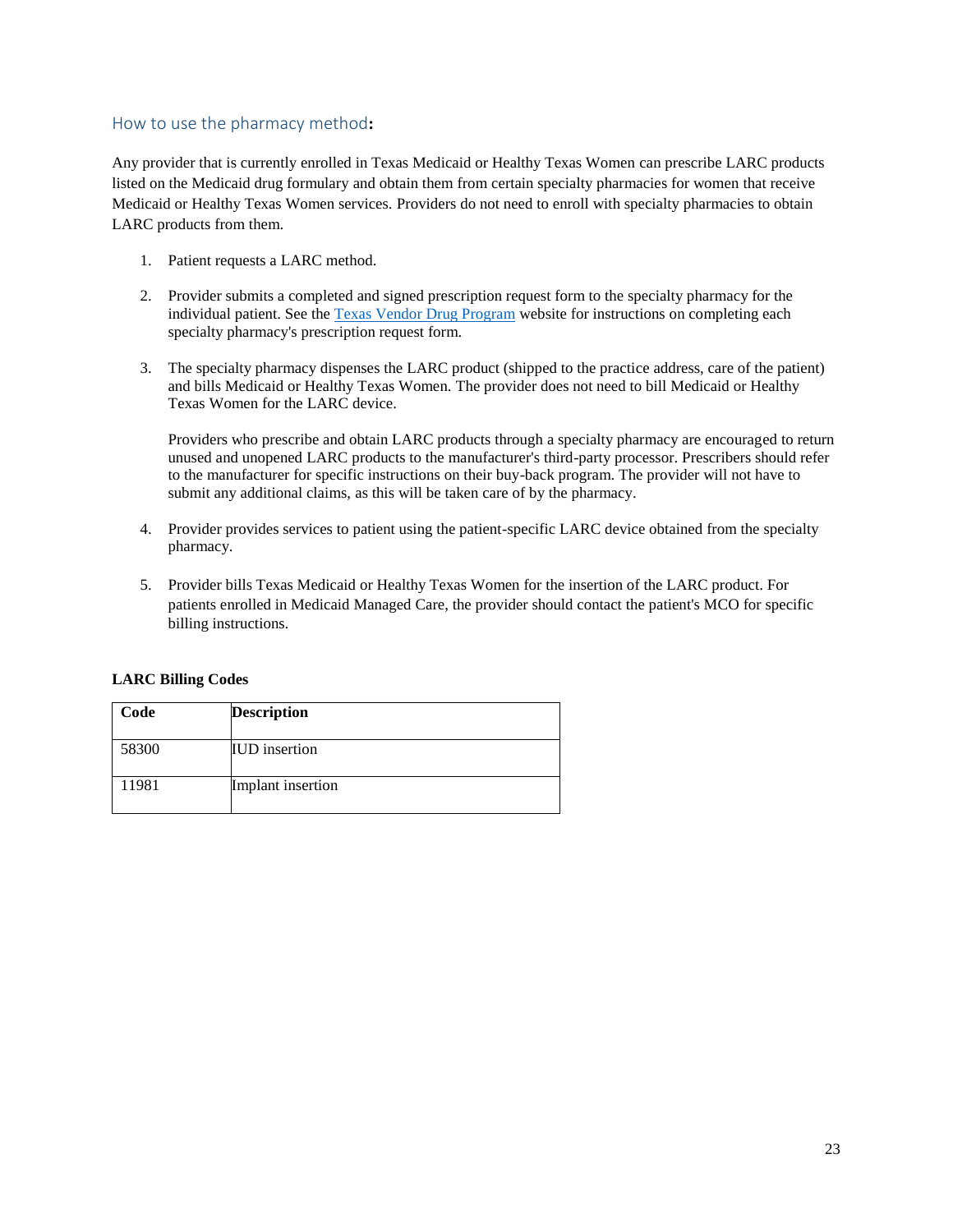**Products currently available through the pharmacy method include:**

| <b>Drug Name</b>      | <b>National Drug Code (NDC)</b> | <b>Participating Specialty Pharmacy</b>                                       |
|-----------------------|---------------------------------|-------------------------------------------------------------------------------|
| Mirena®               | 50419042101                     | <b>Walgreens Specialty Pharmacy</b><br><b>CVS Caremark Specialty Pharmacy</b> |
|                       | 50419402301                     |                                                                               |
| <b>Skyla®</b>         | 50419042201                     | <b>Walgreens Specialty Pharmacy</b><br><b>CVS Caremark Specialty Pharmacy</b> |
| Nexplanon ®           | 00052433001                     | <b>CVS Caremark Specialty Pharmacy</b><br><b>Accredo Specialty Pharmacy</b>   |
| Paragard <sup>®</sup> | 51285020401                     | Biologics, Inc. Specialty Pharmacy                                            |
|                       | 51285020402                     |                                                                               |

Walgreens Specialty Pharmacy Frisco, TX (800) 424-9002 NPI 1851463087

CVS Caremark Specialty Pharmacy Fort Worth, TX (817) 336-7281 NPI 1366551848

Accredo Specialty Pharmacy Irving, TX (972) 929-6800 NPI 1073569034

Biologics, Inc. Specialty Pharmacy C/O TWH Access Solutions (888) 275-8596 Cary, NC 27513 NPI 1487640314

\*For more information, please refer to th[e Texas Vendor Drug Program](http://www.txvendordrug.com/formulary/larc.shtml) website.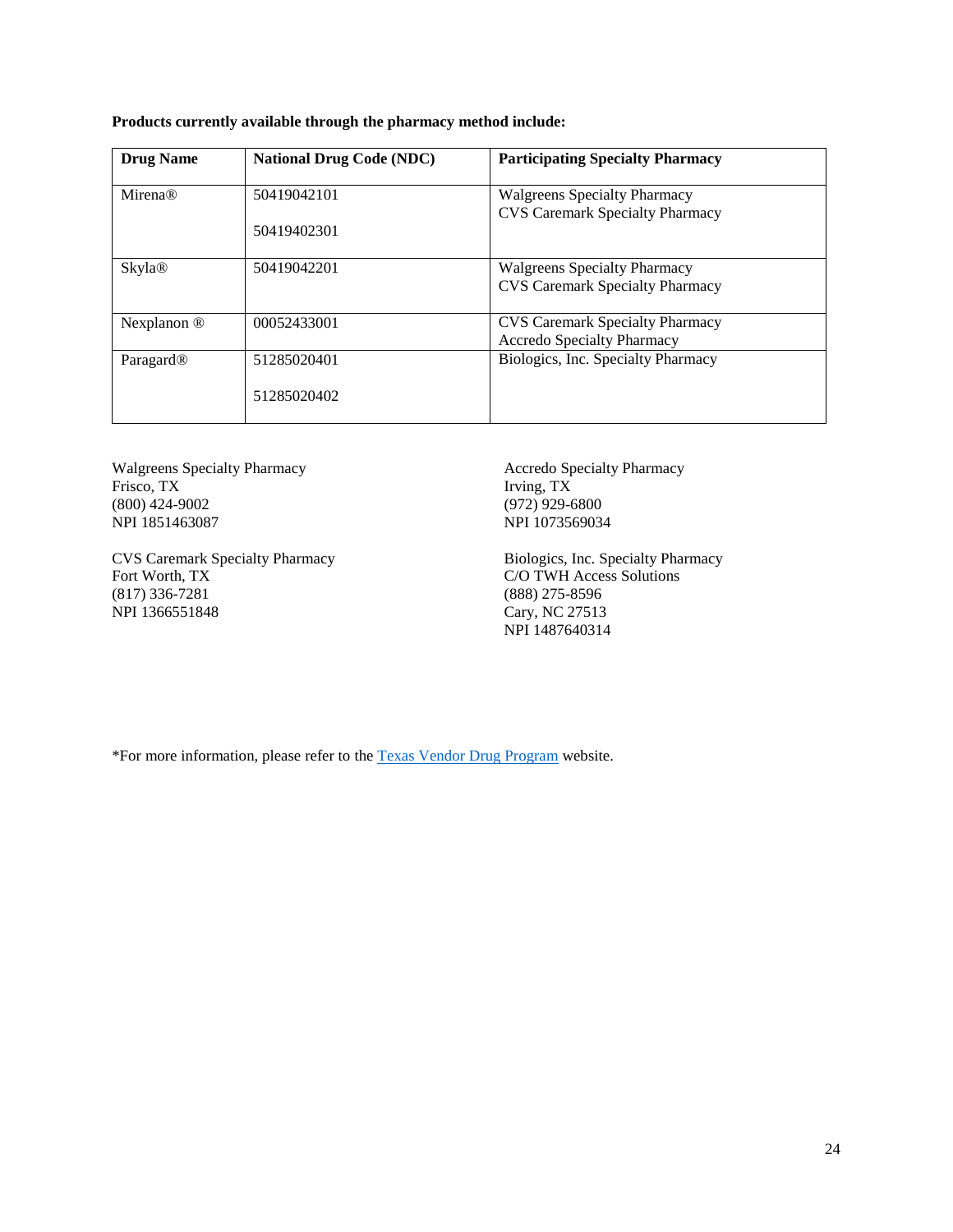#### **Pharmacy Graphic Summary:**

Before Appointment



During Appointment



**Billing** 1) MD can bill MCO for Insertion fee 2) Buy back program available on most **LARCs**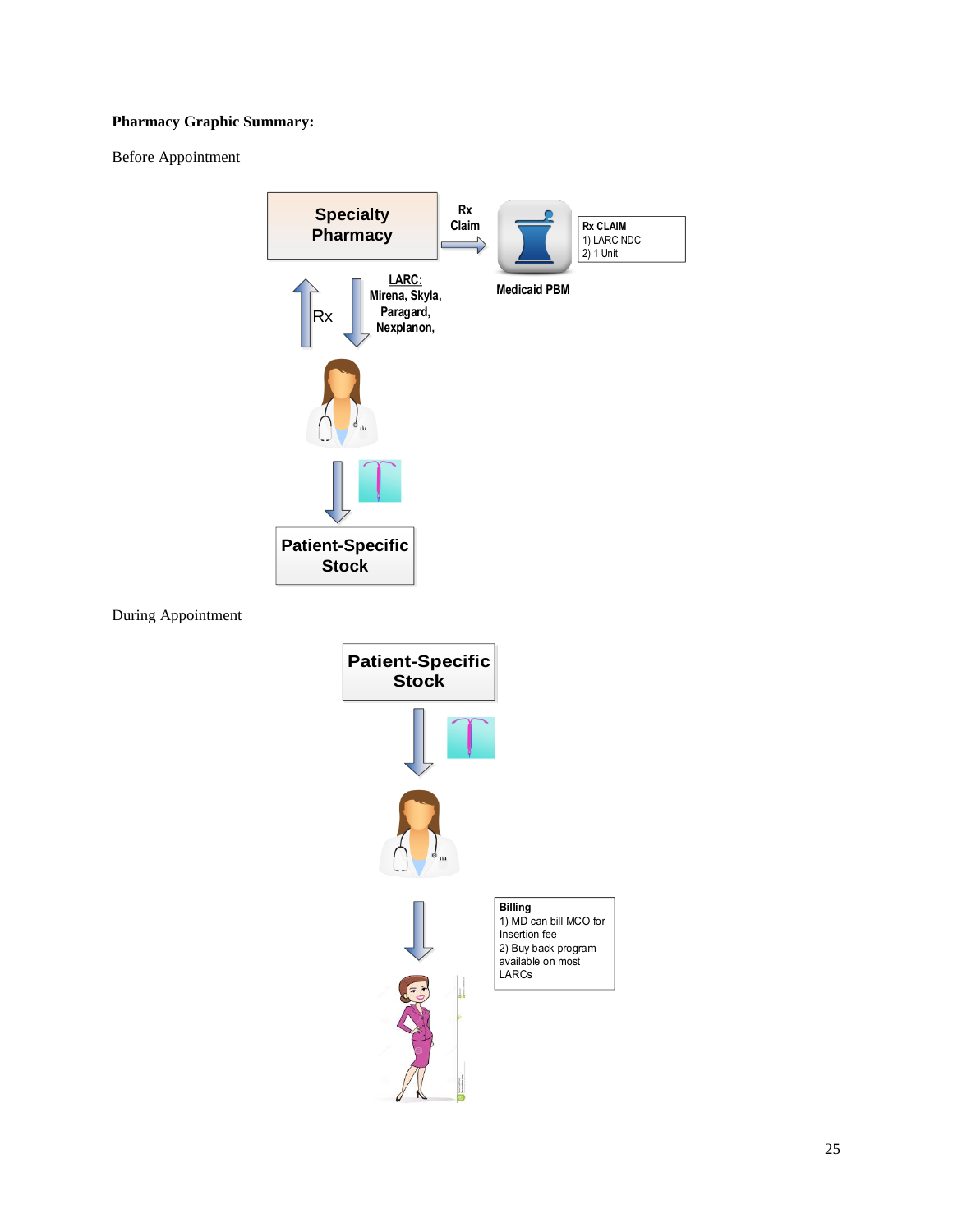### <span id="page-25-0"></span>FQHCs

#### **How to order:**

FQHCs must use the buy and bill method to get reimbursed for LARC.

#### **How to bill:**

*Texas Medicaid and Healthy Texas Women* - Under Texas Medicaid and Healthy Texas Women, FQHCs are reimbursed under a Prospective Payment System (PPS) methodology. Regardless of the services provided at the time of the visit, FQHCs are paid an encounter rate when treating Medicaid or Healthy Texas Women clients. FQHCs may be reimbursed for three family planning encounters per year, per client, regardless of the reason for the encounter.

Procedure codes specific to a LARC device (J7297, J7298, J7300, J7301 and J7307) may be reimbursed in addition to the FQHC encounter payment. When seeking reimbursement for a LARC device, providers must submit the procedure code for the contraceptive device along with the procedure code for the encounter on the same claim. Procedure codes for the insertion (11981 and 58300) will be processed as informational only.

*Family Planning Program* - Family Planning Program providers are reimbursed on a fee-for-service basis. For an FQHC to get reimbursed for LARC services provided to a Family Planning Program client, they need to follow the buy and bill method.

### <span id="page-25-1"></span>340B Drug Pricing Program

#### **How to order:**

All eligible organizations and covered entities that are enrolled in the federal 340B Drug Pricing Program to purchase 340B discounted drugs need to order LARC devices directly from individual wholesalers or the manufacturer. The covered organization must inform the wholesaler or manufacturer of their 340B enrollment in order to receive the 340B discounted rate.

#### **How to bill:**

Organizations enrolled in the 340B Program should bill for LARCs using the buy and bill method and must use modifier U8 when submitting claims for 340B LARC devices in order to receive reimbursement at 340B rates.

\*For more information, please refer to th[e Health Resources and Services Administration](http://www.hrsa.gov/opa/) website.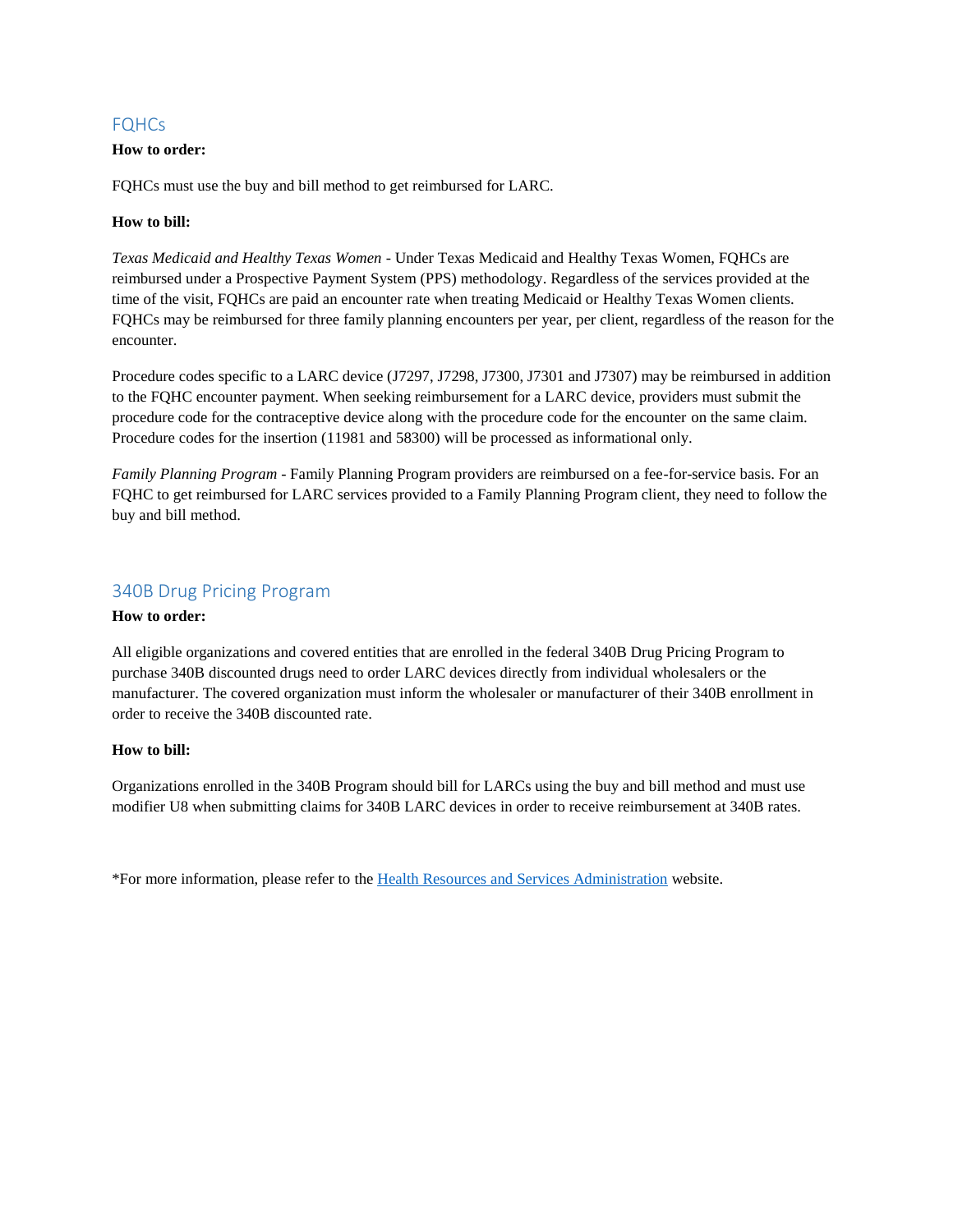## <span id="page-26-0"></span>In the hospital**:**

### <span id="page-26-1"></span>Hospital Reimbursement for Immediate Postpartum LARC

Hospitals may receive reimbursement for the following procedure codes for LARC devices in addition to the hospital diagnosis related group (DRG) payment when a LARC device is inserted immediately postpartum for a Medicaid client:

| Procedure codes |       |       |       |       |
|-----------------|-------|-------|-------|-------|
| J7297           | J7298 | J7300 | J7301 | J7307 |

Immediate postpartum insertion refers to insertion of a LARC (ie, either IUD or contraceptive implant) after delivery but before discharge from the hospital. When seeking reimbursement for an IUD or implantable contraceptive capsule inserted immediately postpartum, hospital/facility providers must submit an outpatient claim with the appropriate procedure code for the contraceptive device in addition to the inpatient claim for the delivery services. The provider performing the service may also bill for the insertion separately in order to receive reimbursement for the service provided.

This reimbursement method cannot be used for Emergency Medicaid clients. Emergency Medicaid clients can receive immediate postpartum LARC through the Family Planning Program. See the "Family Planning Program Reimbursement" section below for more information. For patients enrolled in Medicaid Managed Care, the provider should contact the patient's MCO to verify whether prior authorization is required for LARC services.

For more information, please refer to [Reimbursement Methodology to Change for Long-Acting Reversible](http://www.tmhp.com/News_Items/2015/12-Dec/12-31-15%20Reimbursement%20Methodology%20to%20Change%20for%20LARC%20Devices%20Effective%20January%201,%202016.pdf)  [Contraception \(LARC\) Devices Effective January 1, 2016.](http://www.tmhp.com/News_Items/2015/12-Dec/12-31-15%20Reimbursement%20Methodology%20to%20Change%20for%20LARC%20Devices%20Effective%20January%201,%202016.pdf)

### <span id="page-26-2"></span>Family Planning Program Reimbursement

Medicaid and Emergency Medicaid clients may receive LARC immediately postpartum as long as the client has already had eligibility determined for the Family Planning Program at the time of delivery.

To receive reimbursement for LARC services for Medicaid and Emergency Medicaid clients, Family Planning Program contractors must file a separate Family Planning Program claim for the device and the insertion.

#### **LARC Billing Codes**

| Code  | <b>Description</b>    |
|-------|-----------------------|
|       |                       |
| J7297 | Liletta®              |
|       |                       |
| J7298 | Mirena®               |
| J7300 | Paragard <sup>®</sup> |
|       |                       |
| J7301 | <b>Skyla®</b>         |
|       |                       |
| J7307 | Nexplanon®            |
|       |                       |